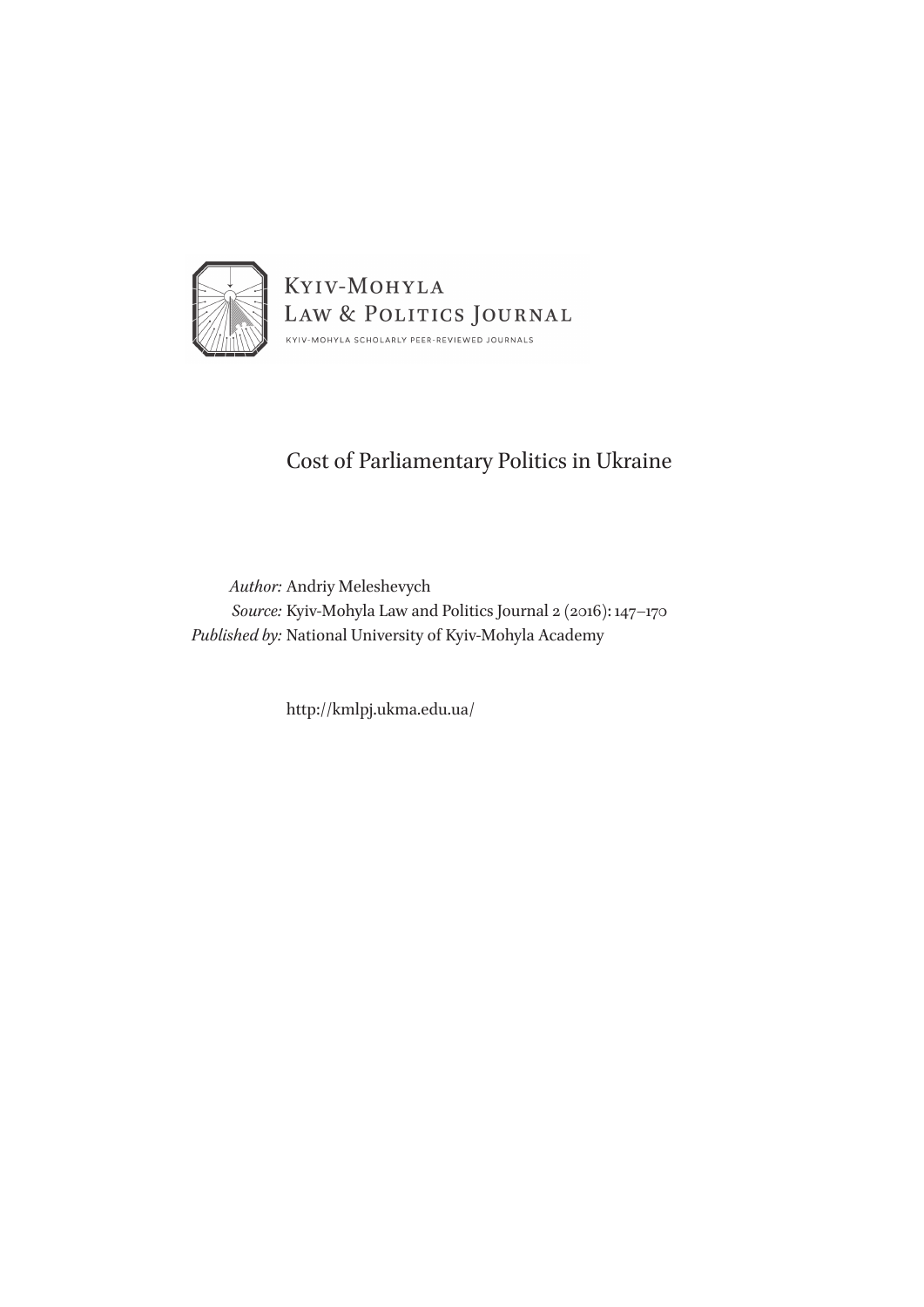# **Cost of Parliamentary Politics in Ukraine**

# **Andriy Meleshevych**

National University of Kyiv-Mohyla Academy, Legal Philosophy and Constitutional Law Department

# **Abstract**

The objective of this paper is to conduct primary research on the cost of parliamentary politics in Ukraine, the financial implications of running for a seat in the national parliament (Rada), and the cost incurred by an MP once in office. Drawing upon semi-structured interviews with current and former members of the Rada, unsuccessful candidates for these positions, subject matter experts on Ukrainian parliamentary elections, the paper explores the main drivers of the cost of politics in Ukraine.

**Key Words:** Parliamentary politics, electoral campaign financing, electoral campaign expenditures, political party funding, Law of Ukraine on Political Parties in Ukraine, Law of Ukraine on Amending Some Legislative Acts on Preventing and Combating Political Corruption, National Agency for Prevention of Corruption.

## $\bigcirc$

# **Introduction**

A rare consensus among the majority of political party scholars holds that an institutionalized system of political parties is a key element of a successfully functioning democracy.<sup>1</sup> Larry Diamond and Juan J. Linz provide empirical support for this argument:

> The historical evidence from our own cases suggests that the crucial consideration for democracy is […] the degree of party institutionalization. All of our cases call attention to the institutional strength or weakness of parties as a determinant of success or failure with democracy, and each of them grapples with the problem of institutionalization.2

A well-developed system of political parties is characterized by a high degree of its autonomy and creates a "boundary" which differentiates and protects this system from its environment and outside influences. In general, it means that in a highly institutionalized party system the

<sup>1</sup> The work was supported by the Westminster Foundation for Democracy and prepared for the Cost of Politics Conference held in London on July 18, 2016.

<sup>2</sup> Larry Diamond and Juan J. Linz, "Introduction: Politics, Society, and Democracy in Latin America," in *Democracy in Developing Countries: Latin America*, ed. Larry Diamond et al. (Boulder: Lynne Reinner, 1989), 21.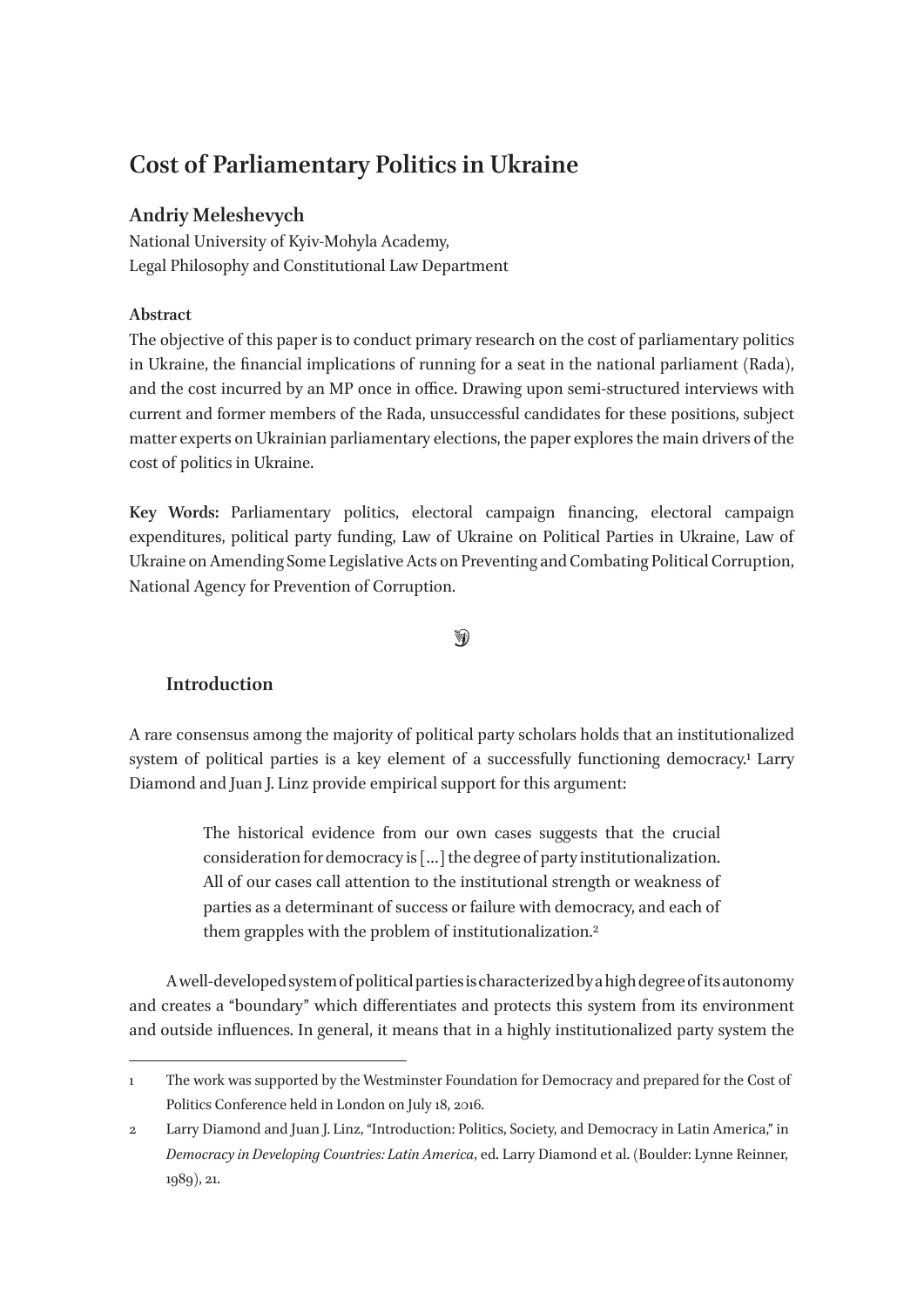existing political parties and to some extent incumbent members of parliament (MPs) "are able to maintain their support among the electorate from one national election to the next and leave newcomers slim chances to gain a substantial share" of the vote.3 For example, public financing of parliamentary political parties might be one of the elements of such boundaries.

However, boundaries of the institutionalized party system in a democracy are not supposed to undermine another crucially important element of the democratic regime — fair and meaningful contest of the competing parties and individual candidates for votes. Samuel Huntington states: "A primary criterion for democracy is equitable and open competition for votes between political parties without government harassment or restriction of opposition groups." 4 Setting up artificial mechanisms that undermine free and fair electoral competition by incumbent political parties and parliamentarians curtails basic democratic imperatives.5 One such wide-spread mechanism is the abuse of state resources that "are being diverted to fund incumbent candidates," their electoral campaigns and personalized networks at the same time minimizing electoral chances of new candidates.

In many countries such a mechanism creates a vicious circle of corruption: power holders abuse state resources to fund their electoral campaigns making the cost of electoral campaigning prohibitive for their opponents who do not possess sufficient funds to run a successful campaign. After achieving electoral victory, incumbents maintain access to state resources which they use for personal gain. Until the 2014 events of the Euromaidan and the Revolution of Dignity, Ukraine was a prime example of this vicious cycle of corruption.

The objective of this paper is to conduct primary research on the cost of parliamentary politics in Ukraine, the financial implications of running for a seat in the national parliament (Rada), and the cost incurred by an MP once in office.

## **Methodology**

The paper is based on semi-structured interviews with current and former members of the Rada, unsuccessful candidates for these positions, subject matter experts on Ukrainian parliamentary elections,<sup>6</sup> as well as desk-based and literature research on the drivers of the cost of politics in Ukraine. Interviews were between one-and-a half hours and two hours in length and centered on these principal questions:

- What has been the historical experience of campaign financing and how has this shaped previous elections at the parliamentary level?
- What are the key drivers of electoral costs for current parliamentary elections? What does it roughly cost to run for parliament? What are the principal sources of funding for

6 See appendix for a list of interviewees.

<sup>3</sup> Andrey Meleshevich, *Party Systems in Post-Soviet Countries: A Comparative Study of Political Institutionalization in the Baltic States, Russia, and Ukraine* (New York: Palgrave MacMillan, 2007), 98.

<sup>4</sup> Samuel P. Huntington, "Democracy's Third Wave," in *The Global Resurgence of Democracy*, eds. Larry Diamond and Marc F. Plattner (Baltimore: Johns Hopkins University Press, 1996), 17.

<sup>5</sup> See, for example, Peter Mair and Richard S. Katz, "Party Organization, Party Democracy, and the Emergence of the Cartel Party," in *Party System Change: Approaches and Interpretations*, ed. Peter Mair (Oxford: Oxford University Press, 1997), 93–119.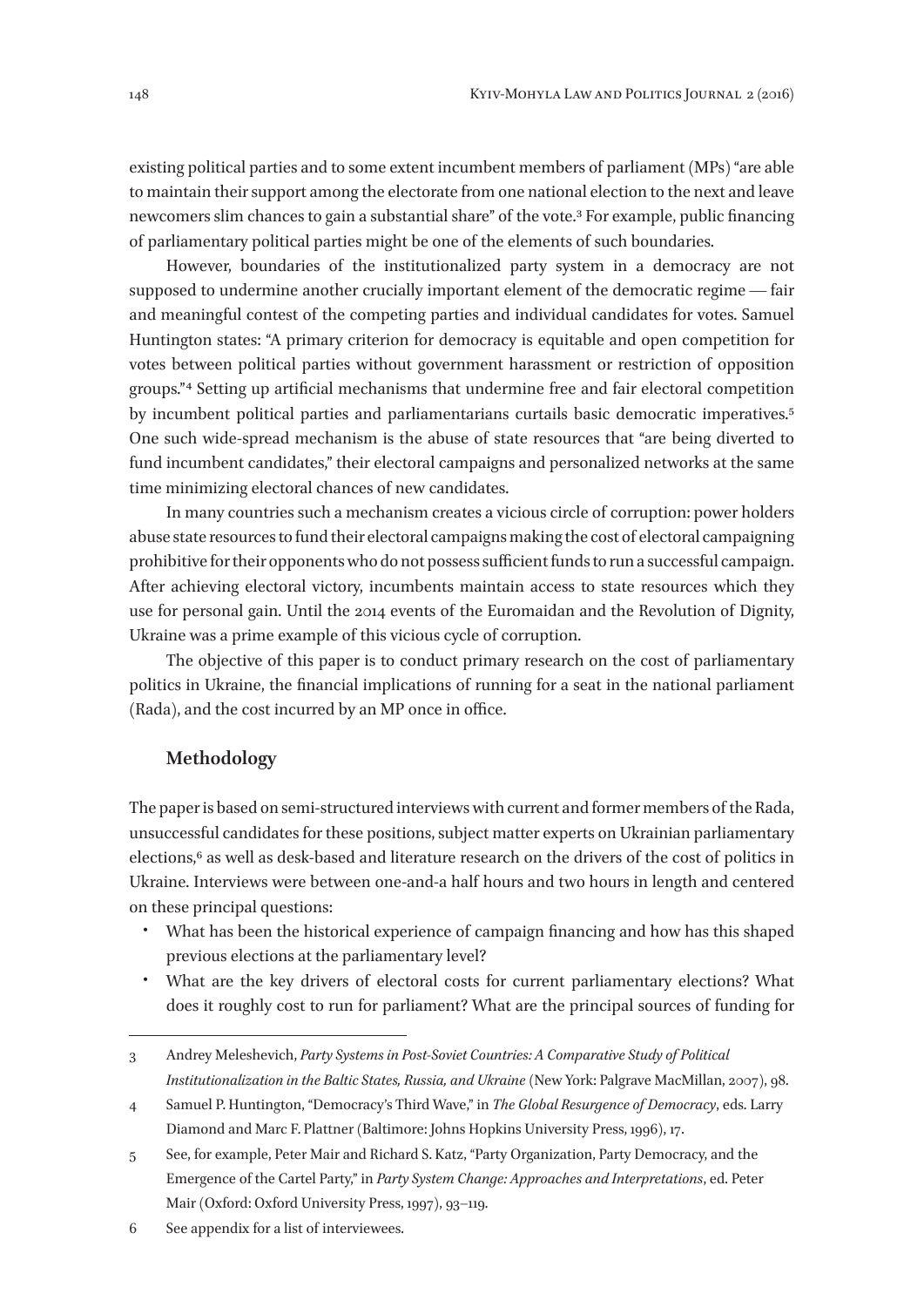parliamentary campaigns? Is the burden principally on the candidate or the political party to fund campaigns?

- What are the costs incurred by MPs once in office? Are these demands principally public (official engagements) or private (constituent requests)?
- What barriers do these costs create for particular groups (such as women)? What are the prospects for future expansion or reduction of these costs based on either normative or legal constraints?

#### **Historical Context**

Since gaining independence from the Soviet Union in 1991, Ukraine has held seven cycles of elections to the Rada, the national parliament: in 1994, 1998, 2002, 2006, 2007 (snap elections), 2012, and 2014 (snap elections). Virtually every regular election to the national parliament has been held under a new electoral law adopted shortly before the electoral contest. During the 25 years of its independence Ukraine has employed all major existing electoral systems: an obsolete Soviet absolute majority run-off formula in single-member constituencies in 1994, a mixed plurality/proportional representation model in 1998 and 2002, a full proportional representation system in 2006 and 2007, and again a mixed plurality/PR model in 2012 and 2014. Perhaps the only parliamentary value that remained constant throughout these years has been the number of the members of parliament — 450.

Numerous laws on parliamentary elections and the Law of Ukraine on Political Parties in Ukraine, originally adopted on April 5, 2001 and amended on numerous occasions, contain general legislative provisions that regulate the conduct of elections, including financing of electoral campaigns and political parties. Although these legislative bills contain some major gaps, they do provide sufficiently detailed rules that regulate financing of electoral campaigns and political parties. However, neither political parties nor independent candidates bother to comply with these rules. All major stakeholders that participate in electoral campaigns   parties, candidates, members of district electoral commissions, observers, etc.—violate these rules to some degree. The effective enforcement and control over compliance with these campaign financing and spending rules are virtually non-existent. The business of electoral campaigns and political party financing is still closed and non-transparent.

Since comprehensive data on electoral campaign financing is not available in the public realm, only rough estimates of the cost of elections may be provided in this paper based on interviews with members of the Rada and subject matter experts. However, the general dynamics are as follows: the more affluent Ukraine is, the more expensive the electoral campaign. The growth of the national GDP led to higher electoral spending.

The least expensive and the cleanest electoral campaign to the national parliament of independent Ukraine took place during the founding elections in 1994. The first multiparty elections in Ukraine did not require significant financial investment, political advertising on TV was almost non-existent, printed political advertising was of low quality but cheap, volunteers were readily available and were eager to help candidates, and the influence of oligarchs was in a nascent stage. For example, a former MP who won an electoral race in a rural district in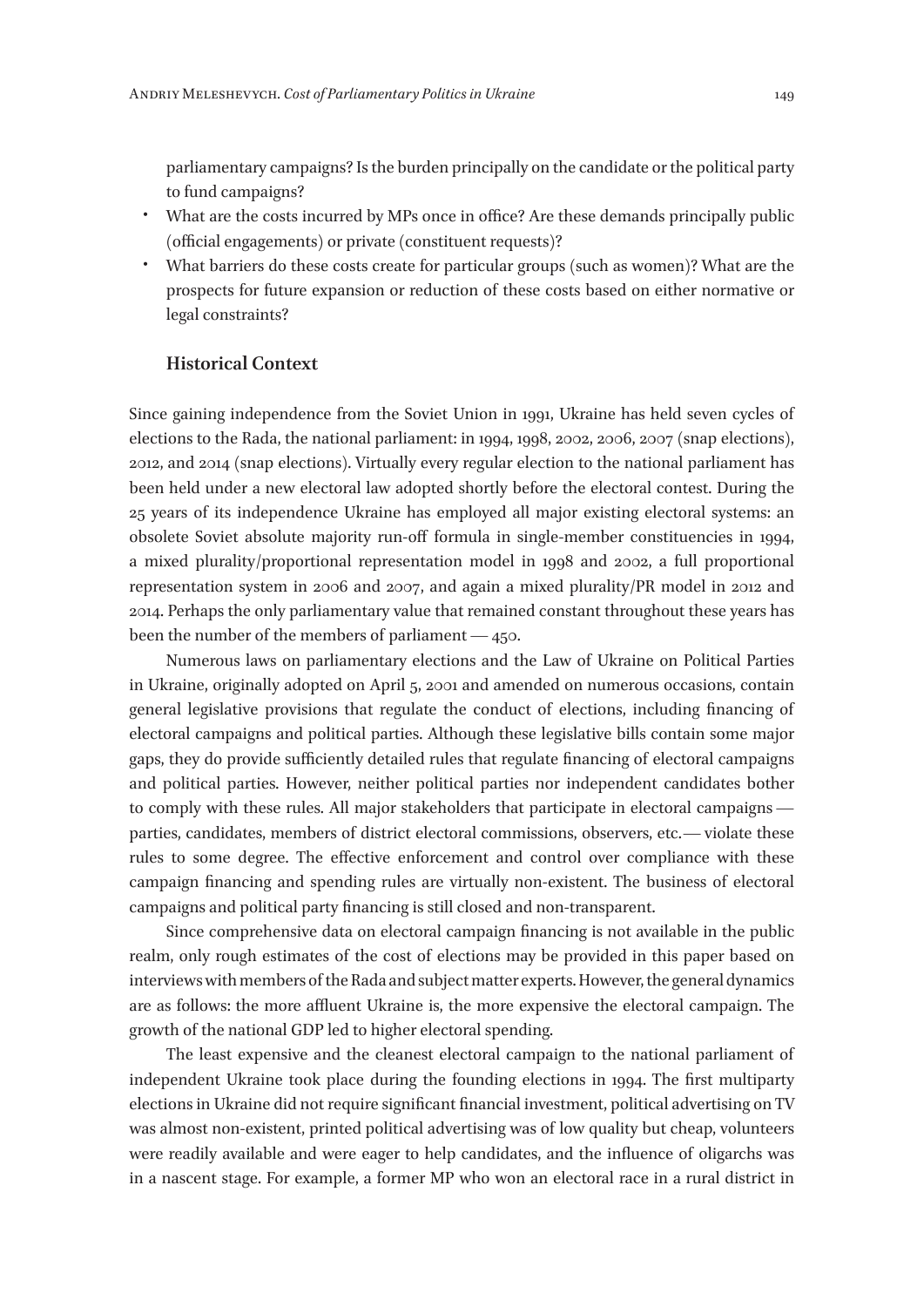Vinnytsia oblast in 1994 stated that he had spent 7,000 coupons (the Ukrainian currency at the time, an equivalent of approximately US\$ 40) and 500 Deutsche Marks (an equivalent of US\$ 250) mostly for gasoline and other travel expenses. In the 1998 elections he spent over US\$ 30,000 of his own money running in the same single-member district and came up third.

Several interviewees state that "big money" first entered Ukrainian politics in 1996 when then- Prime Minister Pavlo Lazarenko attempted to pay a number of MPs in order to form a parliamentary faction linked to his political party "Hromada." The second half of the 1990s saw the political erosion of the Ukrainian parliament as money has featured prominently in Ukrainian politics both during electoral campaigns and in the parliament between elections. With every electoral cycle, electoral campaigning was becoming more expensive, reaching its peak in 2012 when it cost up to US\$ 5,000,000 to win a race to the Rada in a single-member district.

In the 2014 snap parliamentary elections the cost of running significantly decreased due to three factors. First, these elections took place shortly after the Euromaidan, which was accompanied by a general mood of cleansing corruption from Ukrainian society and politics. Second, a sharp downfall of the Ukrainian economy and the national currency, the hryvnia, meant less money was available for electoral spending. Third, the snap elections significantly shortened the length of the campaign.

#### *Legislative Framework*

The mechanism of electoral campaign financing and financing of political parties was established by numerous laws on elections to the Rada and the Law on Political Parties in Ukraine originally adopted on April 5, 2001. Since its adoption the Law on Political Parties has been amended over twenty times. The latest fundamental amendments to the law were passed on October 9, 2015 and introduced a detailed mechanism of state financing of political parties. State financing of political parties will become a reality when these amendments enter into force on July 1, 2016.

At present, electoral campaigns conducted by political parties and individual candidates are financed both from the national budget and from private sources. However, the current relevant legislation does not provide direct allocation of state funding for electoral purposes to parties and candidates. Instead, the Central Election Commission of Ukraine (hereinafter —  "CEC"), which is directly responsible for the overall organization of electoral campaigns in Ukraine, is entitled to receive funds from the state budget. The amount of state funding is not pre-determined by law. Instead, the necessary funds are allocated by the national budget for the year in which the elections were held at the suggestion of the CEC. Among many other purposes the CEC pays for the following expenses: (1) printing of the information materials (posters, booklets, etc.) for political parties and candidates; (2) publishing their campaign documents in the media; and (3) payment for specifically reserved amount of TV and radio broadcasting time.7 Of course, these resources cover only a small fraction of campaign expenditures incurred by political parties and individual candidates.

<sup>7</sup> Iryna Maievska et al., "Financing of Electoral Campaigns in Ukraine: Problems of Regulatory Framework," *Chasopys Parlament* 3–4 (2003), accessed September 15, 2016, http://parlament.org.ua/ index.php?action=magazine&id=9&ar\_id=128&iar\_id=113&as=2.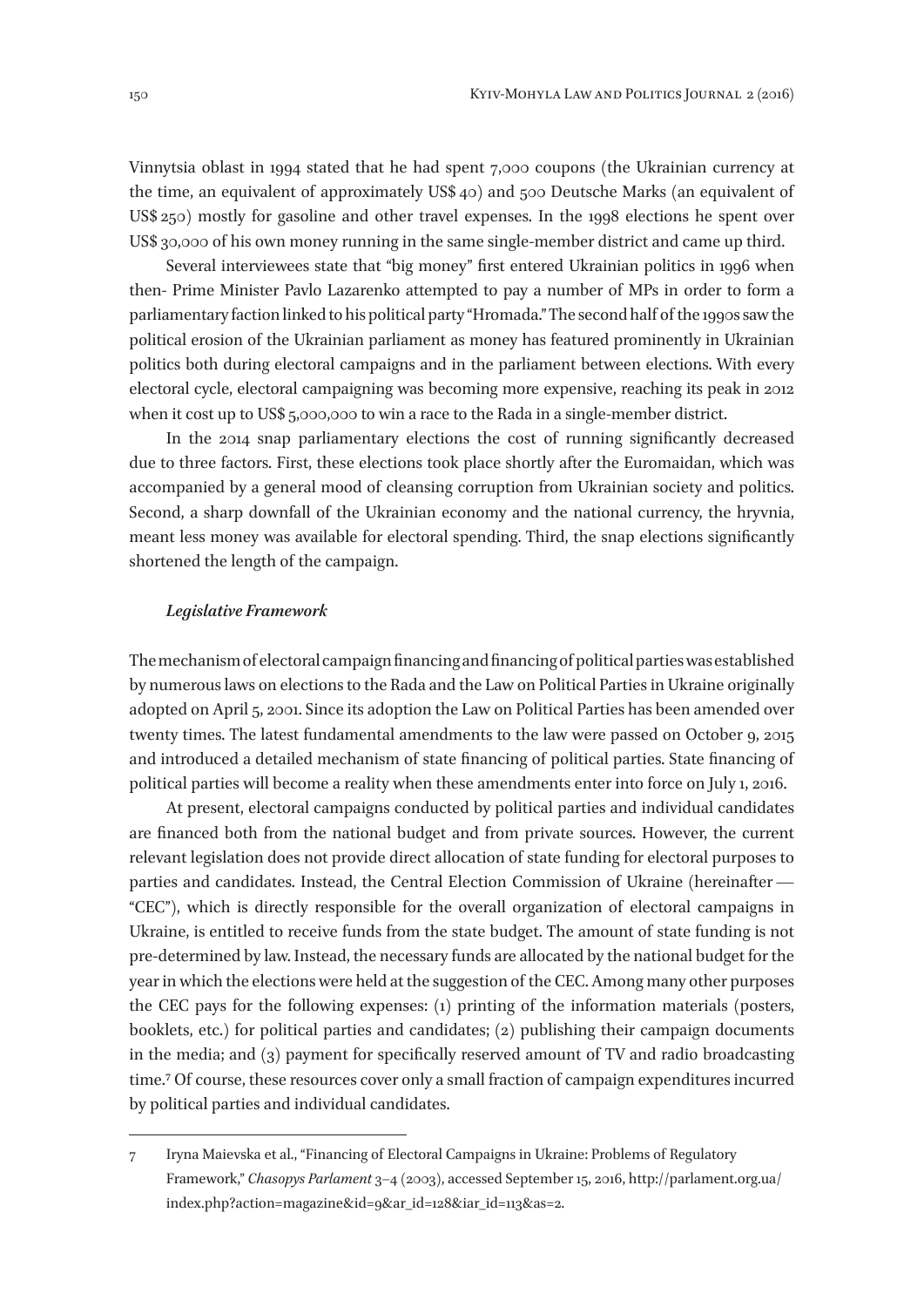The Law on Political Parties in Ukraine allows political parties to set up and maintain party funds which may be used for electoral purposes. Donations of such party funds can come from a variety of sources including voluntary donations from the party members, individual donors, businesses, fundraising, etc. However, all donations received from public sources must meet certain requirements. Article 15 of the Law on Political Parties, as amended in 2015, states that parties are not allowed to receive contributions from:

- state and local governments;
- state and municipal enterprises, institutions and organizations, and legal personality, which are partly owned (at least 10 per cent of the statute capital or voting rights directly or indirectly) by a state or municipal entity or by non-residents;
- foreign states, foreign legal personalities, foreign citizens or persons without citizenship, and legal personalities owned by foreign citizen or persons without citizenship;
- unregistered non-governmental, charity and religious associations and organizations;
- citizens of Ukraine who have not reached 18 years of age, disabled, anonymous or pseudonymous persons;
- other political parties;
- physical and legal personalities that are authorised to fulfil the functions of state or local authorities; or individuals that have received a public contract in accordance with the Law "On Public Procurement," during the contract validity and during one year after its expiration;
- physical and legal personalities that own unpaid tax debt.

On October 8, 2015, the Ukrainian parliament passed the Law of Ukraine on Amending Some Legislative Acts on Preventing and Combating Political Corruption (aka the Law on the State Funding of the Political Parties).8 This legislation amended the Law on Political Parties introducing the mechanism of public funding of political parties from the national budget. The Law on the State Funding of the Political Parties has become an important part of the electoral legislation reforms meant to combat political corruption and create a more independent field for political parties.

According to the Law on the State Funding of the Political Parties, state funding will be provided to all parties that pass the 2 per cent threshold at the latest ordinary or snap parliamentary elections. Currently, electoral legislation notes that only those political parties that reach a 5 per cent electoral threshold in the multi-member district can obtain seats in the Rada distributed under the proportional representation formula. Therefore, in addition to major political parties with parliamentary representation small parties may receive state funding in support of their statutory activities as well.

The annual volume of state funding of statutory activities of political parties will amount to 0.02 per cent of a minimum salary as of January 1 of the year proceeding the year of the allocation of the state budget multiplied by the total number of voters who participated in the latest parliamentary elections nationwide. The total available budget funds for political parties

<sup>8</sup> The Law of Ukraine on Amending Some Legislative Acts on Preventing and Combating Political Corruption, adopted on October 8, 2015, *Vidomosti Verkhovnoi Rady* 40–50 (2015): 449, accessed August 13, 2016, http://zakon3.rada.gov.ua/laws/show/731–19/page.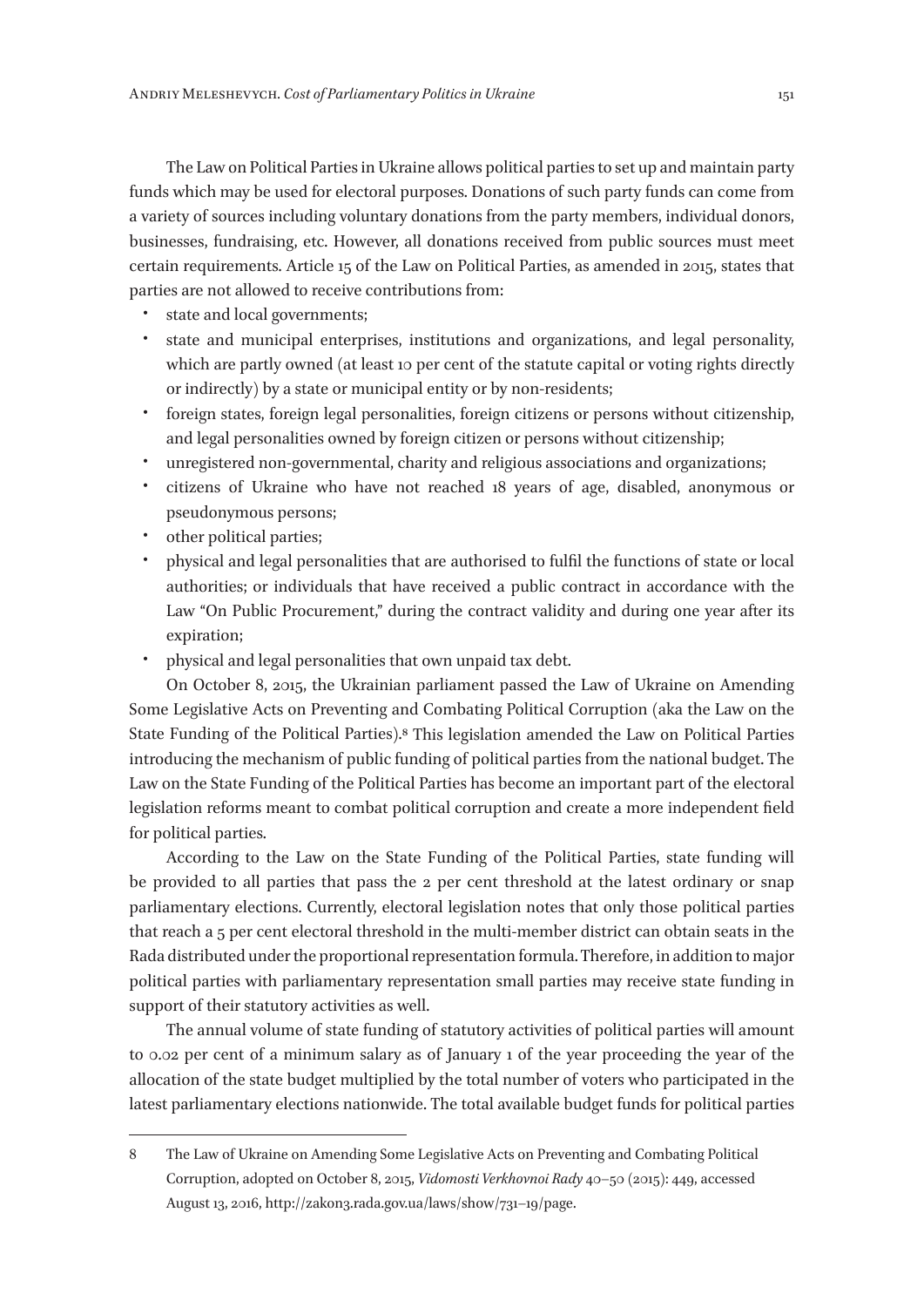will be divided among parties according to the number of votes they gained at the previous parliamentary electoral cycle. An additional 10 per cent will be awarded as a bonus to the political parties that comply with the principle of gender balance.

The law also states that the total amount of a contribution for the support of a party by a citizen of Ukraine in one year cannot exceed 400 minimum salaries. The maximum amount of the contribution of legal personalities is 800 minimum salaries.

The Law also lays down the procedure of financial reporting of a political party by introducing mandatory quarterly reporting and annual internal financial audit. Moreover, the Law sets up a mechanism of verification of financial reporting and "envisages the administrative and criminal responsibility of authorized individuals for reporting untruthful information on party finance or failing to report at all." 9

#### *Political Parties and Public Opinion*

In the past five years, two respected Ukrainian think-tanks administered a number of public opinion polls about political parties in Ukraine and sources of their funding. The most recent research on the subject, conducted in November 2015, showed that only 3.5 per cent of Ukrainians are members of political parties. Since 2010 this number has been relatively stable across the country. The level of public trust in political parties among Ukrainian citizens has been always traditionally low, but in 2015 it demonstrated further decline - only 12 per cent of the population reported trust in political parties. At the same time, almost 80 per cent of Ukrainians do not trust them. Meanwhile, almost one in four citizens (23 per cent) agreed that one of the existing parties is representing his or her interests.10

In 2015, the overwhelming majority of Ukrainians (63 per cent) believed that political parties in Ukraine in general do not meet democratic standards. This figure has even slightly increased compared to previous years. The main manifestation of such undemocratic standards is that political parties protect and lobby interests of their leaders and financial donors rather than defend the interests of their voters. A failure of parties to adhere to their programs and a lack of effective communication with citizens are named among other factors that contribute to the overwhelming mistrust of political parties among the public.<sup>11</sup>

The respondents impose the main responsibility for funding of Ukrainian political parties on both their leaders and members, while only 15 per cent supported funding of parties from the national budget. Similarly, citizens did not endorse financing of parties from business sources (only 14 per cent of respondents approve this source of funding). However, Ukrainians are generally not ready to support the parties financially, even those that represent their interests.

11 "Perception of Ukrainians."

<sup>9</sup> Anton Marchuk, "The Law on Financing of Political Parties: Changing the Rules of Political Game," *VoxUkraine*, December 8, 2015, accessed June 2, 2016, http://voxukraine.org/2015/12/08/changing-therules-of-political-game-en/.

<sup>10</sup> "Perception of Ukrainians on Political Parties and Sources of Their Funding," Ilko Kucheriv Democratic Initiatives Fund and Razumkov Center, November 1, 2015, accessed May 26, 2016, http:// www.razumkov.org.ua/upload/1450865323\_file.pdf.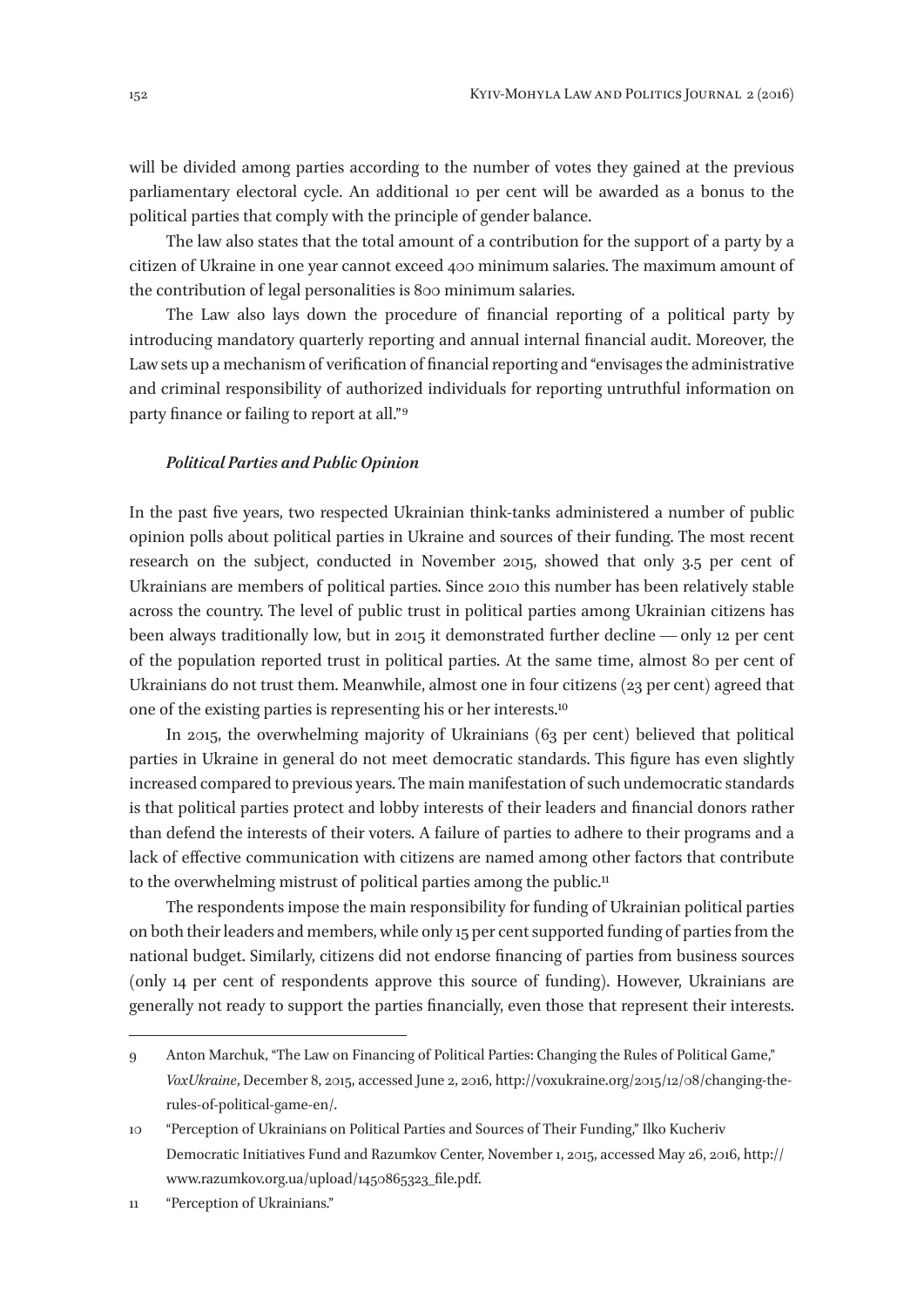Only 13 per cent of respondents agree to do so (in 2009 the figure was 10 per cent, in 2012–6 per cent), while 31 per cent of respondents believe that supporters of the particular party should fund their activities.<sup>12</sup>

#### *Previous Research on the Topic*

The issue of political party funding and electoral campaigns became both a subject of public debate and academic research in Ukraine in the early 2000s. Several factors led to an interest in this topic in academic research and political discourse. First, the Rada in 2001 passed the Law on Political Parties in Ukraine (April 5) and the Law on Elections of People's Deputies of Ukraine (October 18), which collectively established a provision regarding public financing of political parties. However, since the national budget had never allocated any funds for this purpose, the legislative provision remained only on paper. Secondly, the 2002 elections provided ample evidence that electoral campaigns became an expensive business in Ukraine.

The first major study of electoral campaign financing in Ukraine was conducted by several experts affiliated with the Laboratory of Legislative Initiatives, a well-known think-tank, Iryna Maievska, Vitalii Zamnius, and Denys Kovryzhenko. Their research, entitled "Financing of Electoral Campaigns in Ukraine: Problems of Legislative Regulations," was published in the journal *Chasopys Parlament* in 2003.13 The opening paragraph stated:

> In any country elections might become a game for the rich. Elections raise many questions: who is able to finance an electoral race? Where is the money coming from? Do political parties have to work off "charitable contributions"? 14

This study analyzed the legislative framework of electoral campaign financing, sources of financing and the cost of electoral campaigns in Ukraine and other countries, the role of judicial bodies to enforce the rules, the reasons why these rules have not been enforced, and several related topics.

The same issue of *Chasopys Parlament* contained remarks of Ukrainian politicians and experts regarding electoral campaign financing who overwhelmingly endorsed legislative changes that introduced public funding of political parties. The author of the Electoral Code of Ukraine (never adopted), MP Yurii Kliuchkovskyi, for instance, argued referring to the problem of funding of political parties:

> The place and role of political parties is defined by Article 36 of the Constitution of Ukraine, pursuant to which the parties summarize and express public opinion, participate in elections. To ensure the due performance of these functions, the procedure of transparent funding

<sup>12</sup> "Perception of Ukrainians."

<sup>13</sup> Maievska et al., "Financing of Electoral Campaigns in Ukraine."

<sup>14</sup> Maievska et al., "Financing of Electoral Campaigns in Ukraine."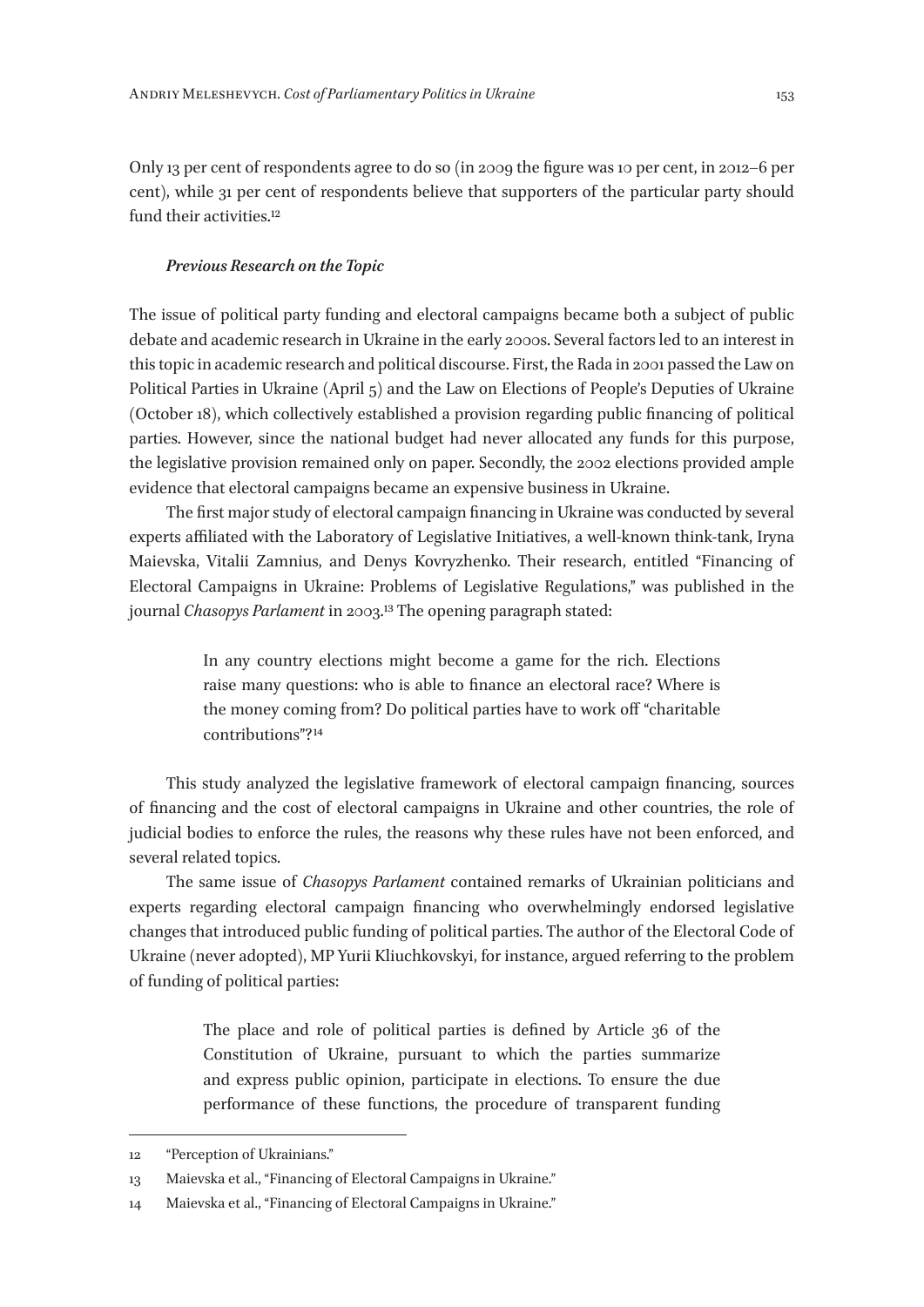of political parties should be introduced. Currently, the real sources of parties' funding are membership fees (however, in circumstances when the average salary in Ukraine is lower than the minimum cost of living, this cannot constitute a substantial share of contributions) and contributions of sponsors. Regarding the latter questions arise: what is the goal of such financial support, why do the sponsors support a particular political party and where do these funds originate — from commercial activities (legal) or certain illegal activities (e. g., money laundering)? In Ukraine, there are many parties, which do not have any ideology and social support and are merely used for political "cover" of the economic interests of financialindustrial groups.15

Among other important works on the subject the following studies should be mentioned: 1) "Sources of Financing of Electoral Campaigns of Political Parties" by Anatolii Romaniuk analyses both legal and illegal sources of electoral campaign financing. The author acknowledges that a study of electoral campaign financing in Ukraine suffers from a lack of sufficient reliable data about a real cost of elections and even less reliable information about the sources of funding.16

2) A special issue of the journal "National Security and Defense" published in 2010 by the most prominent Ukrainian think-tank, the Razumkov Center of Economic and Political Studies, provides a well-researched report "The Party System of Ukraine: Peculiarities of Emergence, Problems of Functioning, Tendencies of Evolution."<sup>17</sup> This comprehensive analysis of the past, present, and future of the Ukrainian party system addresses many relevant topics including electoral campaign financing of political parties. The report names a lack of separation of political power from business as one of the most troublesome elements of Ukrainian politics: "The main motivation of business's direct participation in politics is the use of politics as a resource for business." 18

<sup>15</sup> Yurii Kliuchkovskyi, "Political Parties' Funding: Problems of Legal Regulations. Positions of Politicians and Experts," *Chasopys Parlament* 3–4 (2003), accessed September 2, 2016, http://www.parlament.org. ua/index.php?action=magazine&id=9&ar\_id=128&iar\_id=109&as=2.

<sup>16</sup> Anatolii Romaniuk, "Dzherela finansuvannia vyborchykh kampanii politychnykh partii [Sources of Financing of Political Party Electoral Campaigns]," National Democratic Institute for International Affairs, accessed May 1, 2016, http://cehrin.org.ua/chrin-ngo/wp-content/uploads/2015/06/Dzherela\_ finansuvannja\_kampanij.pdf.

<sup>17</sup> "Partiina systema Ukrainy: Osoblyvosti stanovlennia, problemy funktsionuvannia, tendentsii evoliutsii [Party System of Ukraine: Peculiarities of Emergence, Problems of Functioning, Tendencies of Evolution]," Report of the Razumkov Center of Economic and Political Studies, *National Security and Defense* 5.116 (2010): 2–33, accessed May 1, 2016, http://www.uceps.org/ukr/files/category\_ journal/NSD116\_ukr.pdf.

<sup>18</sup> "Party System of Ukraine," 19.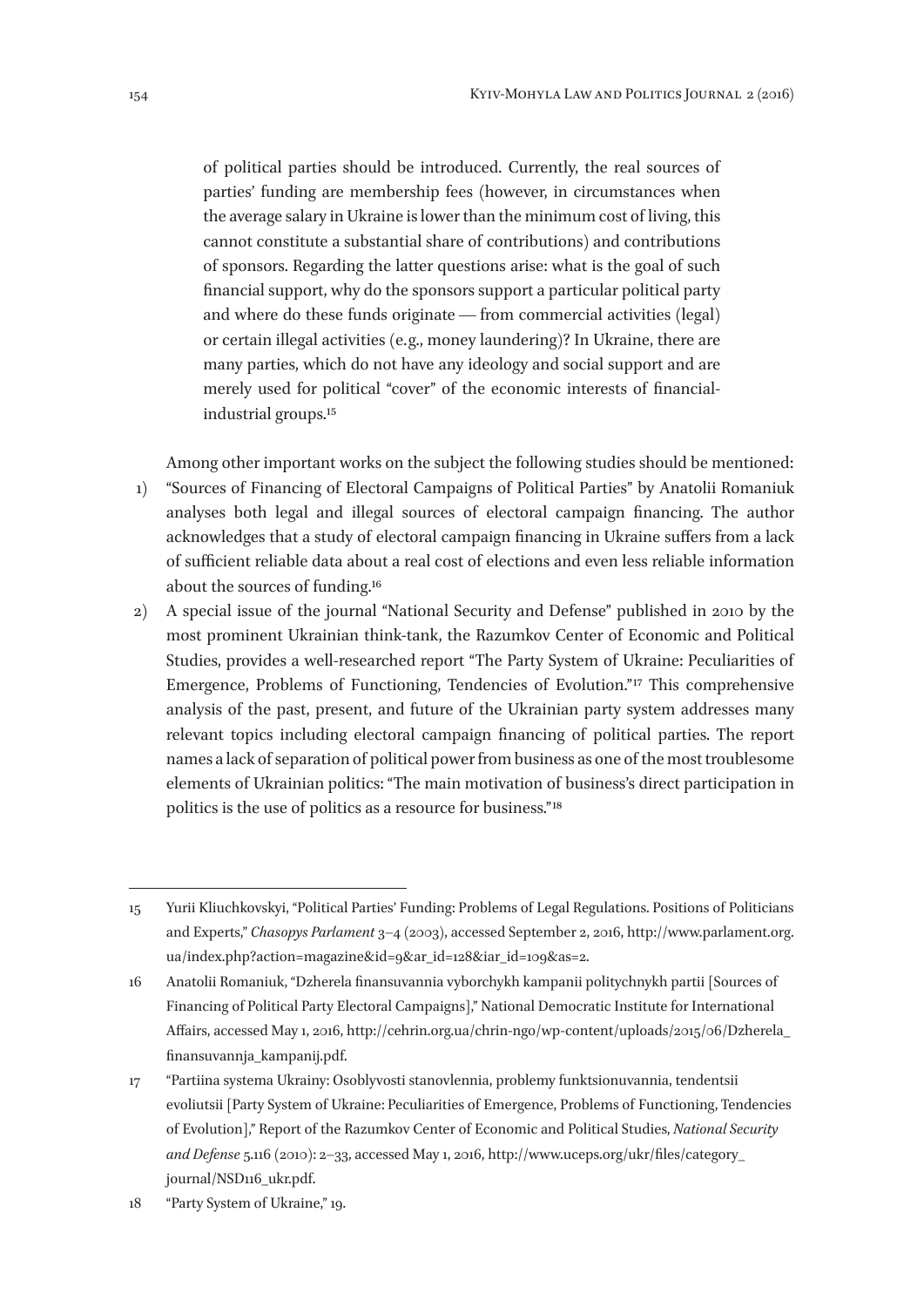- 3) There are several good investigations of sources of electoral campaign financing conducted by Ukrainian journalists that shed light on the business of electoral campaigning and provide some empirical evidence about the sources of funding.19
- 4) On March 1, 2016, the US National Democratic Institute published a report "NDI Research Dispels Myths about Women's Political Participation in Ukraine." The report analyses barriers for political participation of women in Ukraine:

Although NDI's 2015 surveys disproved some traditional myths about the barriers to women's political participation in Ukraine, they highlighted others. In order for Ukraine to move towards higher levels of women's political participation, the government should improve the country's legal framework, including enforceable gender quotas and reform of campaign finance laws, to create more incentives for parties to nominate women candidates. […] It is critical to address barriers in the minds of potential women aspirants themselves.20

5) An important analysis of political parties and electoral campaign funding in the comparative perspective was conducted by the International Institute for Democracy and Electoral Assistance (International IDEA).21 Ukraine featured prominently in this study.

## **Drivers of the Cost of Parliamentary Politics: Electoral Campaigns**

## *Electoral Campaign Expenditures*

As in many other countries, individual candidates and political parties that participate in elections in Ukraine incur both formal and hidden cost. Ukrainian political parties are required by law to submit a declaration about their electoral campaign expenses in the aftermath of the electoral cycle. As a rule, only legitimate formal expenses, which are impossible to hide, are included in such declarations. These are mostly expenditures for political advertising on television, radio, printed media, Internet sites, billboards, etc. Officially all Ukrainian political parties combined spent UAH (Ukrainian Hryvnias) 665,9 million (approximately US\$ 26 million) during the 2014 Rada elections. 90.6 per cent of this amount was incurred for political advertising in various

<sup>19</sup> See, for example, "Finansovi zvity partii [Financial Reports of Parties]," Research by civic movement "Chesno," November 26, 2014, accessed June 15, 2016, http://www.chesno.org/ post/131/; Serhii Andrushko, "Donory partii. Poimenno [Donors of Parties. Name-by-name]," *Ukrainska pravda*, January 31, 2015, accessed June 15, 2016, http://blogs.pravda.com.ua/authors/ andrushko/54cc7f451ee8c/.

<sup>20</sup> "NDI Research Dispels Myths about Women's Political Participation in Ukraine," National Democratic Institute, March 1, 2016, accessed June 13, 2016, https://www.ndi.org/ndi-ukraine-gender-researchstory and http://www.slideshare.net/50vidsotkiv/2016–59068508.

<sup>21</sup> Elin Falguera, Samuel Jones and Magnus Ohman, eds., *Funding of Political Parties and Electoral Campaigns: A Handbook on Political Finance* (Stockholm: International IDEA, 2014).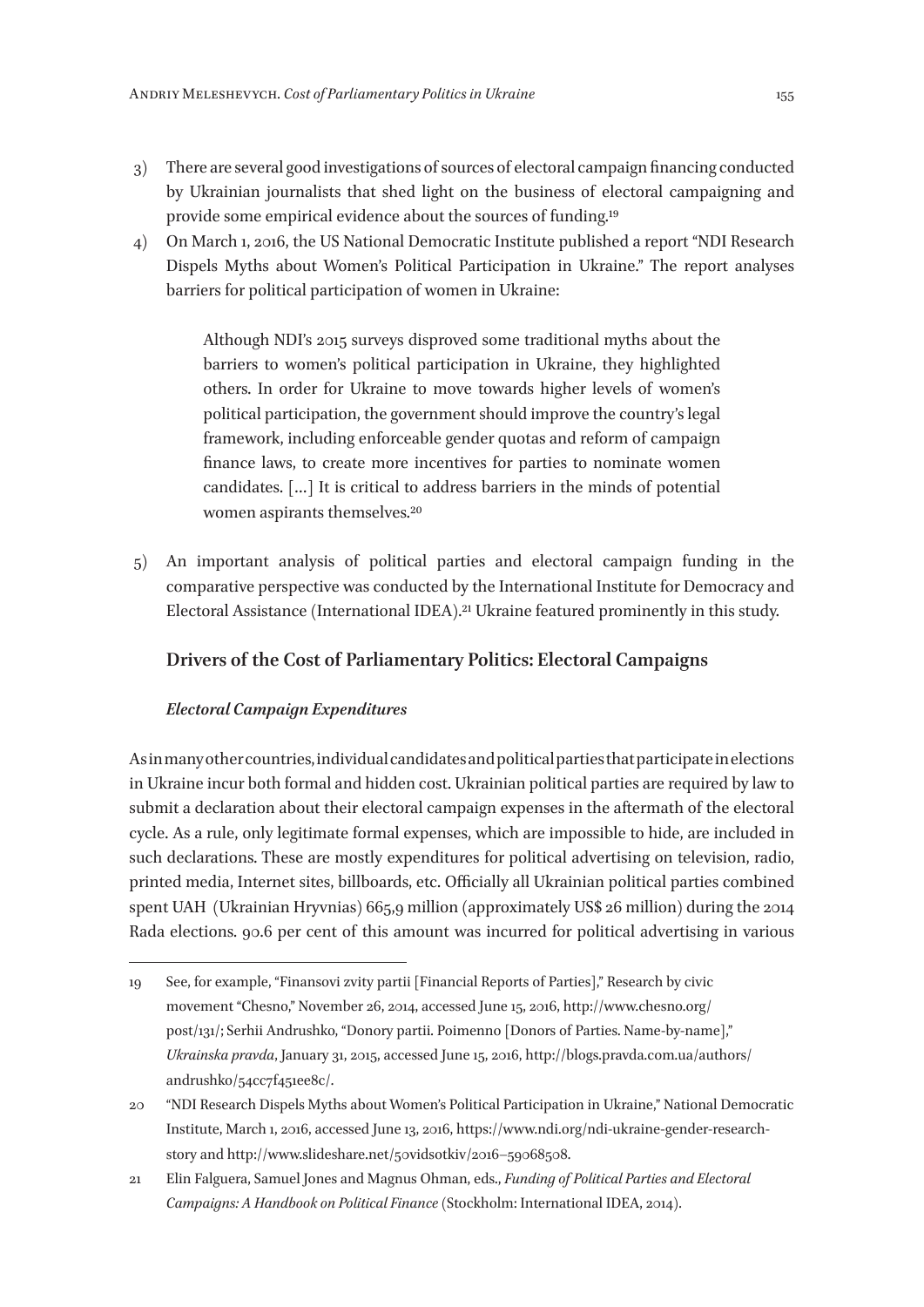media.22 Most other electoral expenses (payments to propagandists, electoral observers, members of regional electoral commissions, participants of electoral rallies, rental of premises for electoral campaign needs, etc.) as well as a significant share of the political advertising cost are not included in declarations. One interviewee MP compared the cost of an electoral campaign with an iceberg: only a small fraction of overall electoral expenses is publicly declared. In his study of electoral campaigns conducted by political parties Anatolii Romaniuk states that up to 90 per cent of electoral campaign financing constitutes illegal expenditures.23

Participation in elections and running for a parliamentary seat in Ukraine is a very expensive affair. A major political party, which expects to gain a large number of seats in the Rada and form a sizable parliamentary faction, spends between US\$ 300 million and US\$ 500 million during an electoral campaign. The cost of electoral campaigning for a somewhat smaller party with parliamentary representation runs between US\$ 50 million and US\$ 100 million. In 2014, a relatively small political party which could not afford to buy time for political advertising on major national TV channels and did not gain any parliamentary representation paid US\$ 5 million to run a nationwide electoral campaign to the Rada.

With some relatively minor exceptions a successful contender in a single-member district pays between US\$ 1 million and US\$ 5 million for an electoral race. The most expensive campaigns are those run in hotly contested large urban centers such as Kyiv, Dnipro, Kharkiv, Odesa and Donetsk; the least expensive are in peripheral rural districts. Of course, there are exceptions when a winning candidate spends significantly less for his/her electoral campaign than other major contenders who run in the same district. For example, in the 2012 elections in the Ukrainian capital, Kyiv, not a single pro-governmental candidate won a seat in the Rada. Then major oppositional political parties negotiated between themselves, distributed constituencies, and nominated a single candidate from the opposition who was supported by voters. In most cases, the cost of electoral campaigns of oppositional candidates was significantly less than the Party of Regions affiliates. A vivid example is the contest in Constituency 212 where Viktor Chumak, nominated by the opposition, spent between US\$ 50,000 and US\$ 100,000 to win his electoral district while pro-governmental Oles Dovhyi's unsuccessful electoral race cost him US\$ 5 million.

Without a single exception all interviewees stated that political advertising on the major central TV and radio channels with comprehensive nationwide coverage constitutes the most expensive expenditure of the electoral campaign. Thus, one second of air time on a major TV channel costs between UAH 150,000 and UAH 300,000 (approximately US\$ 6,000 —  US\$ 12,000). Overall, payments for political advertisement on TV, radio, printed media, billboards comprise up to 70 per cent of all electoral expenses for a political party. A portion of this cost is formal because some advertising requires legal agreements between contracting parties and may be made available to the public. A hidden unaccountable cost of political advertising

<sup>22</sup> Report. Campaign Financing During the 2014 Parliamentary Elections: Campaign Funds of Political Parties. Opora, 27 March, 2015, accessed September 1, 2016, https://www.oporaua.org/ en/news/38594–4806–1446982698-finansuvannja-peredvyborchoji-agitaciji-na-pozachergovyhparlamentskyh-vyborah‑2014-roku-vyborchi-fondy-politychnyh-partij.

<sup>23</sup> Romaniuk, "Dzherela finansuvannia vyborchykh kampanii politychnykh partii."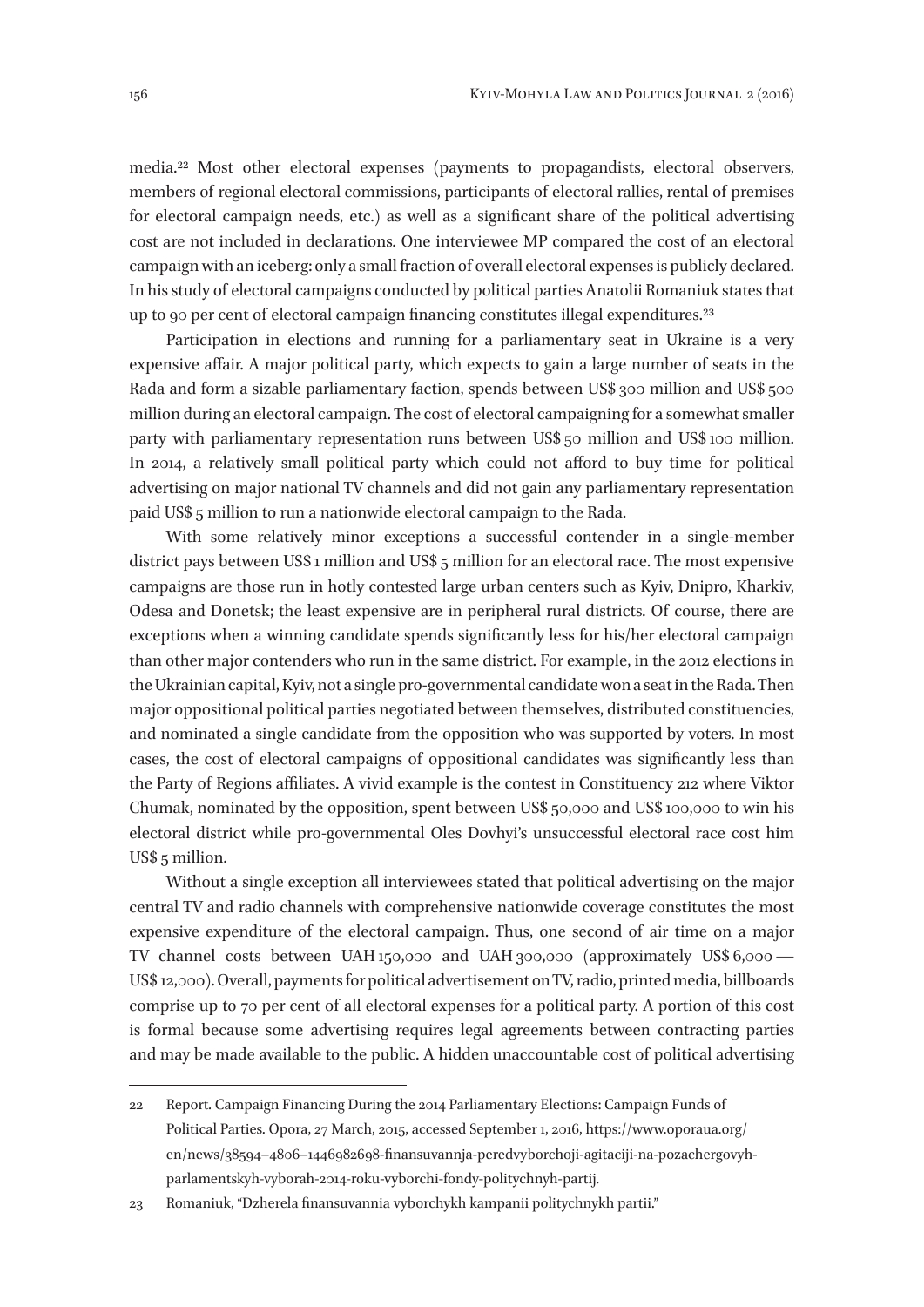includes indirect advertising materials that support and promote some candidates, materials that contain negative information about other competing candidates, neutralization of "black PR," payments to prevent making public information unfavorable to a candidate, third-party advertising, paid-for news items (known as *jeansa*), etc.

Most major central TV channels in Ukraine are not profitable and have to be supported by their owners, domestic or international oligarchs,24 who also support "friendly" political parties and individual candidates. An important form of such support for "friendly" political parties and individual candidates is a significant discount for air time for political advertisement that loyal parties and candidates receive from TV channels owned by these oligarchs and their financial groups. It goes without saying that, after elections, these political parties and candidates elected in single-member districts are expected to promote the business interests of their sponsors.

After political advertising, the second most expensive expenditure of electoral campaign is hiring staffers that perform various functions during the contest: propagandists, electoral observers, members of district electoral commissions, electoral headquarter workers, lawyers, etc. Political parties and individual candidates do not account for these expenses in their declarations.

Propagandists distribute leaflets, flyers, other printed materials about political parties and candidates that hire them, talk to people on the streets, visit voters at their households. A small political party that did not clear an electoral threshold in the 2014 election and as a result did not gain any parliamentary representation has spent US\$ 1.5 million on these activities. Major parties spend significantly larger amounts.

Parties may "hire" as their propagandists representatives of professions who by the nature of their duties interact with large numbers of voters (e. g., communal services, post office services). For example, in several regions of Ukraine one major party presented post office workers who deliver mail in rural areas free bicycles as gifts.

Electoral observers oversee the voting process on the day of elections and witness how votes are calculated. Their function is to prevent any voting violation or irregularity and take the necessary action if such a violation is not corrected. They are paid UAH 400 to UAH 500. Depending of the significance of a political party and its ambitions, it costs between US\$ 300,000 and US\$ 1 million per electoral cycle to train observers.

Members of district electoral commissions are nominated by political parties which may or may not participate in elections. In addition to the meager salaries that they receive from the state budget for performing their duties, political parties pay them as well. There are three types of payments that members of district electoral commissions may receive: daily allowances, additional payments for their experience and position in the commission (e. g., commission chairs and secretaries are paid better), and in some cases, payments for falsifying and rigging elections. Fees that political parties pay to their members (or nominees) in district electoral

<sup>24</sup> See, for example, Borys Lozhkin and Volodymyr Fedorin, *Chetverta respublika. Chomu Yevropi potribna Ukraina, a Ukraini — Yevropa* [*The Forth Republic. Why Europe Needs Ukraine and Ukraine, Europe*] (Kharkiv: Folio, 2016), 84–85; Dmytro Korol et al., "Informatsiia — zbroia: komu nalezhat ukrainski ZMI [Information — Weapon: Who Owns Ukrainian Media]," *Insider*, December 7, 2015, accessed August 12, 2016, http://www.theinsider.ua/infographics/2014/2015\_smi/vlasnyky.html.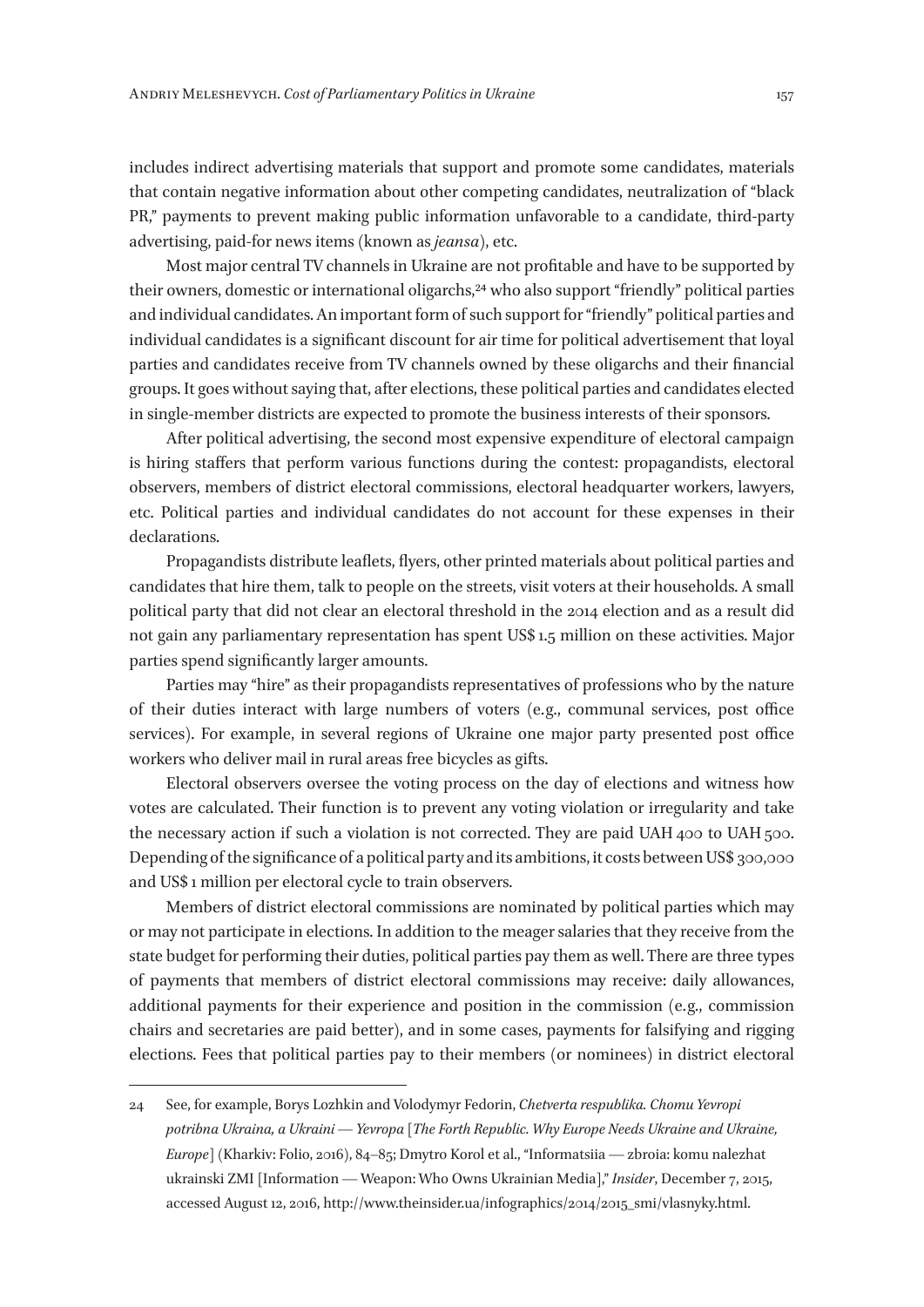commissions are important because a party has to be sure that it has a loyal person in the commission who has not been bought by a competing party and that all votes are calculated correctly. District electoral commission members are paid between UAH 400 and UAH 3,000 for the electoral cycle. Commission chairs and secretaries receive significantly higher payments. *De jure*, all these payments are illegal and are not included in electoral expenses declarations by political parties.

Central party headquarters are at the heart of the electoral contest and require significant financial expenditures. Party headquarter staffers receive between US\$ 2,000 and US\$ 10,000 per electoral cycle depending on the type of work they perform and their seniority. Major political parties employ between 200 and 400 staffers at their headquarters during a parliamentary electoral cycle. All of them are paid in cash. In addition, political parties pay for rental of premises for their central electoral headquarters in Kyiv and regional headquarters in oblasts.

Payments for legal services represent a separate expenditure. Although all major parties have their own lawyers, they also hire additional skilled lawyers to work on the day of the election to ensure that electoral violations that affect the party are not left without proper legal action.

The next major group of electoral campaign expenditures deals with electoral rallies. The main political parties organize electoral shows inviting to their rallies famous musical bands, singers or speakers, who get paid for their services. Quite often parties mobilize and also pay participants (students, inhabitants of rural areas, other categories of low-income citizens) to attend their electoral rallies. The price is between UAH 50 and UAH 200 per person per rally. Such paid participants give an electoral rally a crowded and popular appearance, which in turn looks attractive on television to other voters.

Political parties incur significant expenses when they take electoral campaigns to one of 25 regions of Ukraine. One electoral trip which includes a visit by party leaders, an electoral show, press-conference with coverage in local media, etc. may cost up to US\$ 100,000.

Finally, many political parties and especially individual candidates in majoritarian districts spend substantial amounts of money on bribing voters. Bribes can be paid indirectly or directly. An indirect form of bribery includes the distribution of food products to low-income citizens, pensioners, war veterans, and other similar groups on the eve of elections on behalf of a party or individual candidate.25 A typical food set would contain a package of buckwheat, sugar, flour, a bottle of vegetable oil, and other basic staples.

A direct form of bribing voters — paying them for their vote — has been used quite extensively by individual candidates in single-member districts. Only several parties, mainly the Party of Regions, have been accused of directly bribing voters. The first cases of paying electors for their votes were recorded in 1998 when a favorable vote cost UAH 20 to UAH 25. This form of direct bribing of voters reached its peak in the 2012 elections when the price for a vote increased to between UAH 300 and UAH 400, and in some highly contested constituencies up to UAH 2,000. During the 2014 parliamentary elections direct bribery of voters was not common.

<sup>25</sup> See, for example: "Indirect Bribery in Chernihiv? OPORA Detected That UKROP Disseminates Food Sets," *Opora*, July 14, 2015, accessed August 23, 2016, https://www.oporaua.org/en/news/38899–2943– 1446982893-neprjamyj-pidkup-u-chernigovi-opora-zafiksuvala-masovu-rozdachu-produktovyhpaketiv-vid-lukropur.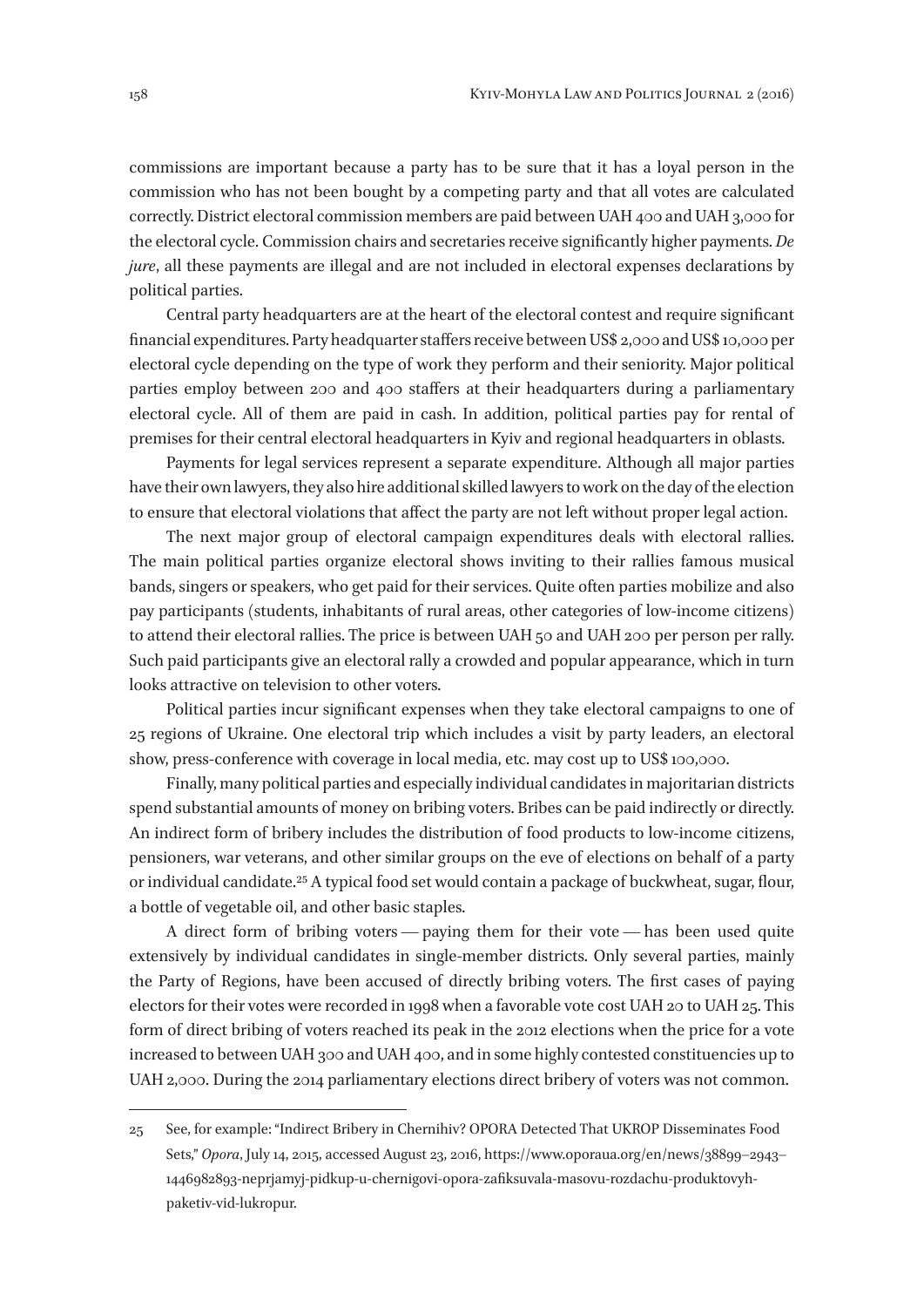## *Sources of Funding*

As stated above, running an electoral campaign for a seat in the Ukrainian national parliament tends to be very expensive and requires substantial financial resources. Membership fees that rank-and-file party members pay to support their political organization do not cover even a small fraction of the cost of an electoral campaign. Most of the additional financial support comes from other sources. These sources are largely hidden from the public view, unrecorded and unaccountable in the public realm. Detailed information about these sources is not available.

Most interviewees stated that every major political party in Ukraine is backed by a major Ukrainian oligarch, a business mogul who accumulated great wealth after the break-up of the Soviet Union. In addition to business interests, oligarchs have interests in political power and the media. Quite often oligarchs sponsor more than one political party. Financial support is provided in the form of cash, and political parties and individual candidates do not account for it in their electoral declarations.

The second major source of funding of political parties is wealthy businesspeople who are either party members or are affiliated with a party in other ways. For a number of reasons, many of them are interested to take part in elections on the party list and become Rada members. First, MP status provides immunity from prosecution. Only the national parliament may allow an MP to be prosecuted and historically the Rada has been quite hesitant to give such permissions. Secondly, Rada membership provides some guarantees and protection against corporate raiding which has been recognized as one of the biggest and most dangerous problems in the Ukrainian business environment.26 Thirdly, parliamentary membership means political power and access to state financial resources which grants certain financial benefits for businesses that belong to MPs.

A businessperson who is interested to become a Rada member is expected to pay for his or her place on the party electoral list. If a businessperson is a long-term party supporter and "reserved" a place on the party list well before the election then the price is US\$ 3 million to US\$ 4 million. It increases closer to the elections to US\$ 5 million and in some extreme cases may run up to US\$ 20 million.

In the 2014 parliamentary elections, a "typical" party list included three categories of contestants: (1) well-known public figures who became famous during the Euromaidan or the war in Donetsk and Luhansk oblasts; many of these individuals were new to the Rada and gained a boost in public recognition from the Maidan and military events in the East; (2) loyal and experienced party functionaries; and (3) party sponsors whose finances were used to pay for the electoral campaign. In general, a party which succeeded in electing 50 MPs would send at least 20 business people, who paid for their place on the electoral list, to the Rada.

Another important source of filling party funds and financing of electoral campaigns was used by the ruling Party of Regions under the Yanukovych regime. The party established almost total control over Ukrainian law-enforcement bodies and tax police and these institutions were used to investigate and punish businesses which did not voluntarily support the ruling party.

<sup>26</sup> "Oleksandr Turchynov: Raidership is One of the Biggest Problems of Our State, the Most Dangerous for Economics," Government Portal, September 17, 2008, accessed August 23, 2016, http://www.kmu. gov.ua/control/en/publish/article?art\_id=159003266&cat\_id=244315154.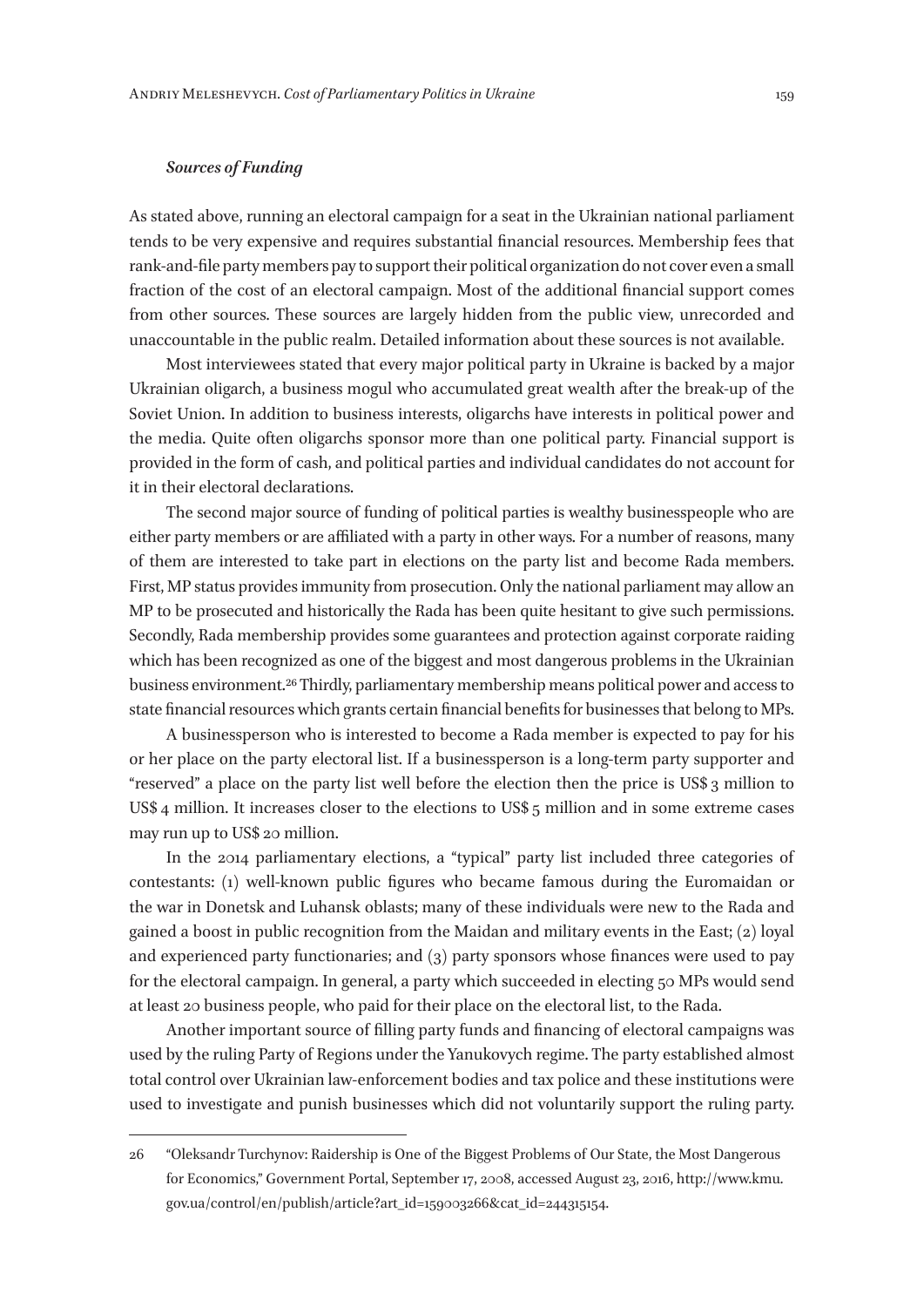In many cases businesspeople were given a choice either to pay large amounts to the Party of Regions or face prosecution and even possible imprisonment for their business activities. As a rule, businesspeople would choose the former option.

If an electoral campaign of political parties in the multi-member proportional representation district is financed by various sources, a race in a single-member majoritarian constituency is financed mostly by a single source: the candidate's personal financial resources. Political parties are looking for prospective candidates who are loyal to the political organization, are well-known in this electoral district, and are able to organize and pay for the electoral campaign from their own funds.

Candidates in single-member districts are expected to pay for virtually all expenses they incur during their electoral race: positive political advertising of themselves, negative advertising against their competitors, propagandists, observers, travel, office expenses. In addition, many candidates pay for food packages they distribute among voters, repairs of schools, kindergartens and children's playgrounds located in the electoral district.

The general rule is that political parties do not provide any financial assistance to their majoritarian candidates. As a rule, parties provide candidates in single-member districts with some printed materials about the party. Another form of assistance is electoral campaign visits to majoritarian districts by party leaders to support their candidates. One interviewee called it an electoral symbiosis: a party promotes its majoritarian candidates and majoritarian candidates promote their political party.

However, there are always exceptions to the general rule, and unique cases when a party helps a majoritarian candidate to pay for an electoral race have been recorded. This typically occurs when a party has a strong candidate who has a good chance to win a district and for some reason a party desperately needs to win this constituency. Occasionally a party might pay for a campaign of a candidate who is not expected to win. It is done, however, to promote the party and mobilize its voters in the multi-member constituency who reside in this particular majoritarian district.

At the same time, there are cases when a candidate is expected to pay a political party for the use of its brand while running an electoral campaign in a single-member district.

#### **Drivers of the Cost of Parliamentary Politics: MP in Office**

#### *Sources of Funding*

To some extent the Euromaidan altered the nature of electoral campaigning in the country. In general, the 2014 parliamentary elections were cleaner and less corrupt than many previous electoral cycles and the cost of an electoral campaign decreased. Independent electoral observers and those affiliated with political parties played an instrumental role in preventing occurrences of electoral violations. New laws that set up a mechanism to counteract the influence of unaccounted party electoral funds and electoral expenditures were passed and currently are being implemented.

The Euromaidan and its aftermath also modified the cost of parliamentary politics incurred by members of the Rada once in office. Before the Euromaidan a member of the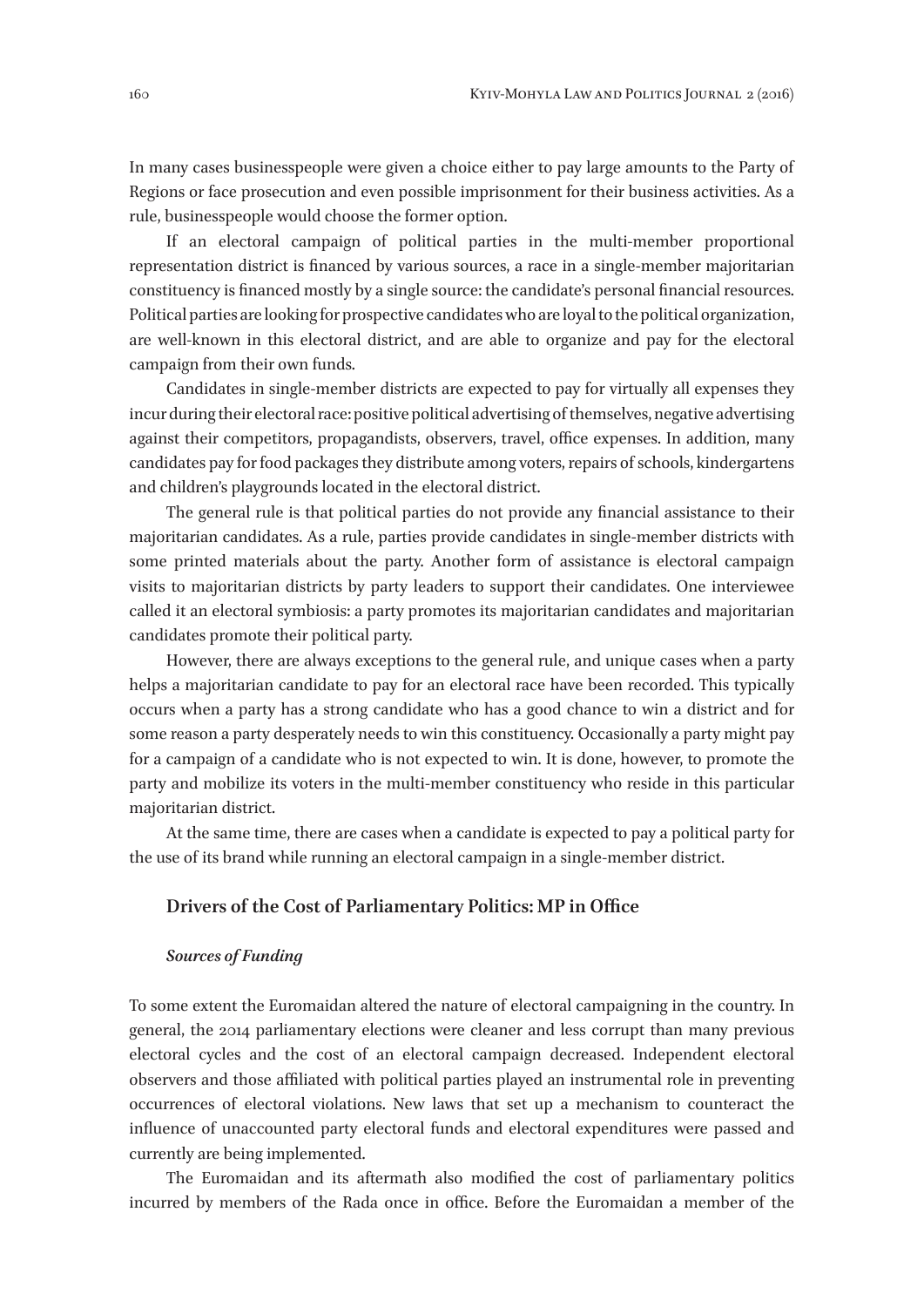Ukrainian parliament would receive financial resources from a variety of sources while in office. All MPs received an official salary for performing his/her parliamentary duties in the amount of an equivalent of approximately US\$ 2,000 per month. A roughly similar amount was allocated to MPs to support the functioning of their office and the same sum was given for salaries of their assistants. Although all this money came from the state budget, a member of the Rada did not have to account for how these funds were used. Both domestic and quite often international travel expenses of Rada members were paid from the state budget.

In addition to these formal legal incomes, a member of the Ukrainian parliament, particularly members of the ruling political party, could receive an additional shadow income from personal "sponsors" who would expect certain favors in return. The amount of such payments could be very substantial and depended on services that an MP was expected to perform: lobbying on behalf of the sponsor's business interests, protecting an ally's business holdings, execution of "special errands" or casting a "yes" vote for a bill needed by a sponsor. A sponsor could also provide a parliamentarian with financial support for personal or ideological reasons. Detailed information regarding all these payments and favors were kept secret not only from the public but even other MPs from the same party faction.

Under the Yanukovych regime, the ruling Party of Regions used a number of other incentives to secure loyalty of members of the Rada, including creating favourable conditions for businesses owned by loyal MPs, promising positions of parliamentary committee or subcommittee chair, or other similar measures. The Party of Regions used not only a carrot but a stick as well (tax police, law-enforcement) which often proved more effective than positive incentives.

When the war started in Donetsk and Luhansk oblasts in the spring of 2014, Ukraine was already on the brink of economic collapse. In order to cut expenses, the Rada made a decision to significantly reduce parliamentarians' salaries and cut their other benefits. As of spring 2016, a MP's net monthly salary (after taxes) stands at UAH 4,900 (US\$ 190). Additionally, an MP receives UAH 6,100 (US\$ 240) for general office expenses and UAH 11,000 (US\$ 430) for salaries of his/her assistants. Travel allowances for Rada members were totally removed at first; but in 2016 MPs were given up to UAH 2,500 monthly for domestic travel.

Since 2014, the national budget for official international travel of governmental employees, including MPs, has been sharply reduced. Only a limited number of parliamentarians are allowed to travel abroad on official business using national budget funds. For the most part, this travel relates to Ukraine's obligations for international commitments organized by the Organization for Security and Cooperation in Europe, the North Atlantic Treaty Organization, the Parliamentary Assembly of the Council of Europe and other international organizations.

On most other occasions, international travel of Rada members is financed either by MPs themselves or from non-Ukrainian sources. However, even instances when travel abroad by Ukrainian MPs is sponsored by international sources are not well received by the general public. For example, in June 2016, MP Svitlana Zalishchuk travelled to Norway where she had several official meetings with the deputy speaker and other members of the Storting, the deputy minister of foreign affairs and other dignitaries. Her trip was sponsored in full be the Norwegian Helsinki Committee. However, her report about this trip on her Facebook page sparked a large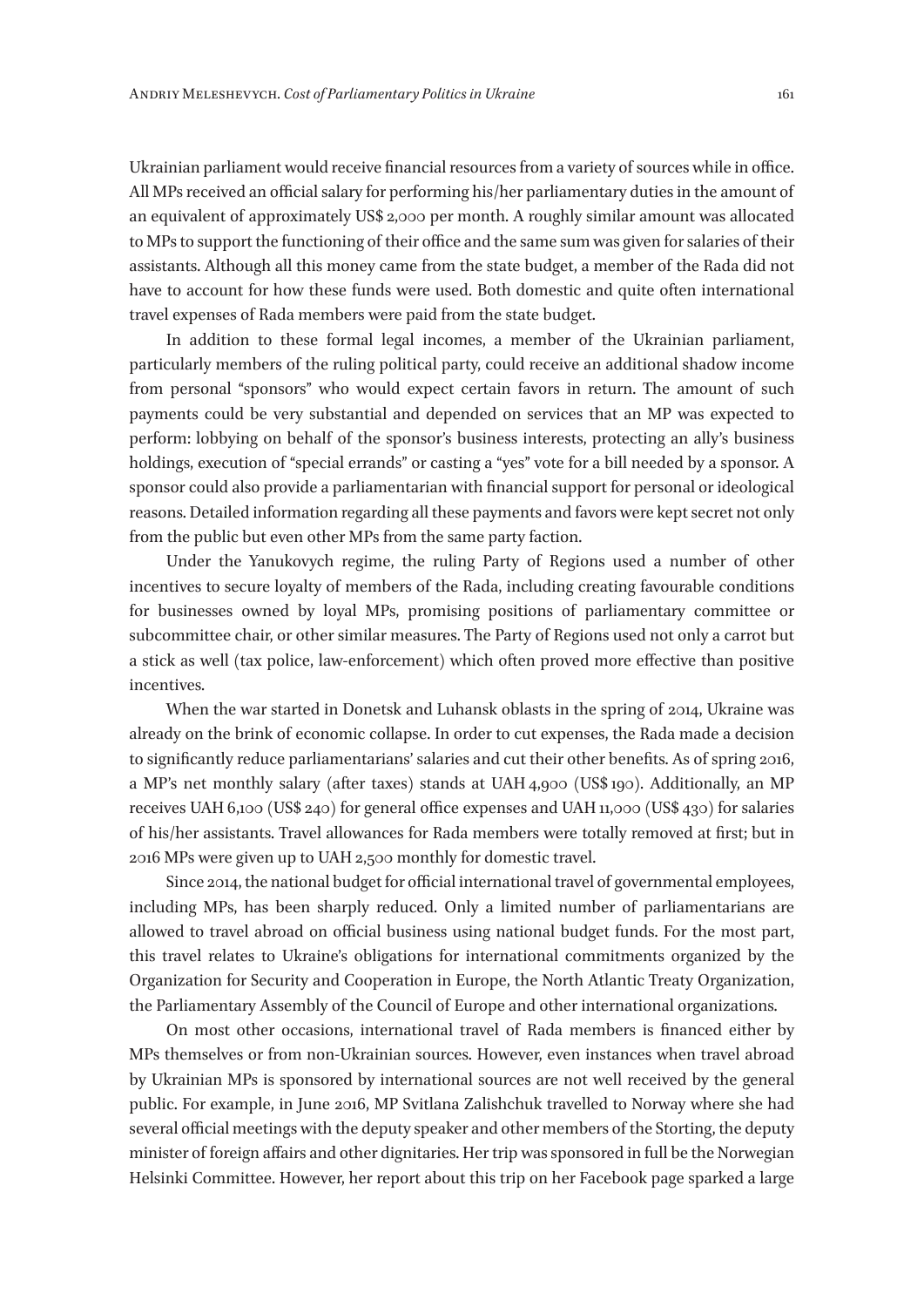number of negative comments about wasting resources and the low productivity of work of Ukrainian MPs.27

The state budget for 2016 allocated UAH 91.2 million for salaries of Ukrainian MPs, almost three times more than in 2015 (UAH 32.2 million). Respectively, their wages will increase this year.

Understandably, it is very difficult to survive on this meager salary in the national capital. Therefore, a number of political parties set up a system of supplementary payments to their MPs. An average supplementary payment, between US\$ 1,000 and US\$ 5,000, is granted to MPs to help them to maintain a decent quality of life and pay for their day-to-day expenses. This also ensures that MPs remain loyal to their political party and maintains party discipline including voting along party lines.

Several interviewees, especially junior MPs, argued that the system of low salaries of MPs is maintained intentionally to prevent "back-benchers," often the same junior MPs, from performing their parliamentary duties to the fullest extent. Many "front-bench" MPs who are party sponsors do not live on their official salary alone. They are interested in dominating the decision-making process within the party. The system of supplementary payments makes junior MPs dependent on their political party and its sponsors. Of course, many junior MPs do not accept supplementary payments from the party, which makes them more independent in their decisions. However, they still have to perform certain services allowed by law to receive additional legal income (university teaching, research, lecturing, writing) which distracts them from their main duties in the Rada. One interviewee stated that she was not offered supplementary payments from her party because she promised to publically disclose the additional income. It is impossible to generalize without proper research how many junior MPs adhere to this type of ideological stance and reject supplementary party income; but certainly it creates an additional layer of unpredictability and a complication in internal party funding.

#### *Expenditures While in Office*

The main expense that an MP incurs after election is the cost of maintaining and running an efficient, productive office, the duties of which include: a reception desk responsible for receiving voters and dealing with their complaints and applications; a press-service, and, above all, a group of assistants and experts who help an MP to perform his/her main professional responsibility — to produce quality legislation.

There are many members of the Rada who are altogether uninvolved in the process of lawmaking or who might occasionally introduce one or several draft laws into parliament. These parliamentarians do not have a need to maintain an office and spend the money allocated for this purpose at their own discretion. For those MPs committed to active engagement in the law-making activities and producing a significant number of meaningful bills, maintaining an in-house group of assistants and subject experts is an acute necessity. An MP either pays experts for their services or motivates them in other ways. As noted above, an MP is allotted only

<sup>27</sup> See: https://www.facebook.com/svitlana.zalishchuk?pnref=story, June 8 and 9, 2016.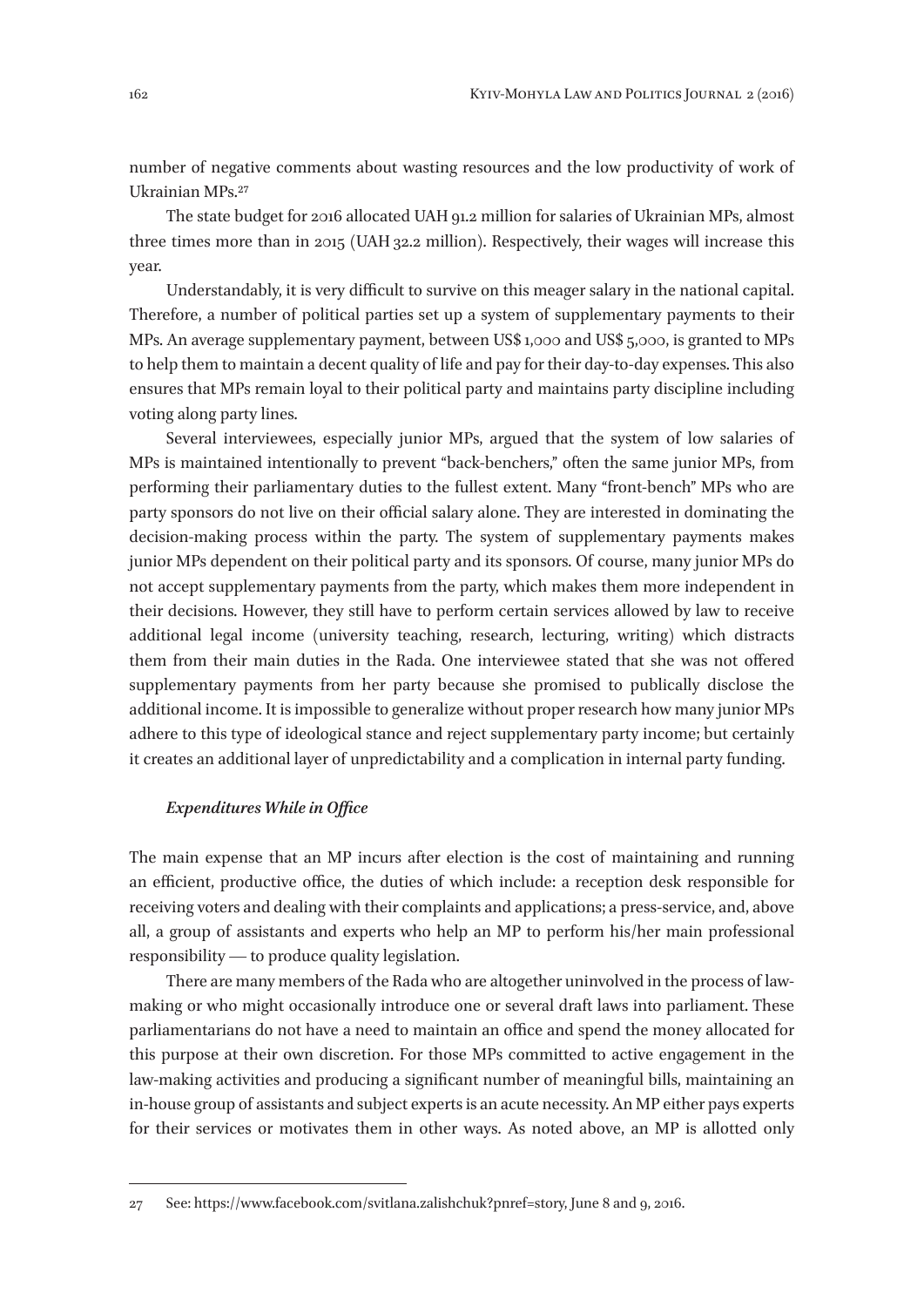UAH 11,000 per month to pay for office needs, which is universally understood to be insufficient to pay for quality advisors. There are several ways to address this problem:

- an MP who owns a business hires his assistants *de jure* as employees of that business but *de facto* they perform law-making activities;
- an MP *de jure* or *de facto* chairs or participates in a professional association which pays experts for their services;
- an MP is affiliated with a non-governmental organization which applies for grants and experts are paid from that pool of funds.

Quite often MPs lobby on behalf of third-party business interests by submitting to the Rada and promoting legislative drafts prepared by various interest groups. Frequently they get paid for these services. From time to time, an MP may introduce in parliament a draft law prepared by NGOs or groups of volunteers; as a rule no money is involved in such cases.

The second major type of expenditure is "representational expenses": receptions, taking visitors or guest speakers to dinner, holiday cards, as well as water, coffee, tea, and snacks served to visitors. Travel "representational expenses" is another important category of expenditures.

Practically all members of the Rada elected in single-member constituencies have their reception desks located in their districts. One interviewee, who was elected to the Rada both in a single-member and multi-member district, explained how MPs can get reelected in majoritarian constituencies. Citizens who live on the territory of an electoral district take their complaints and problems to the MP representing their district. Those voters expect that the MP will work to resolve those problems: build or repair a school, kindergarten, road, hospital, electricity or gas line, etc. If these expectations are not met, then voters will likely become disappointed and elect another representative who can maneuver to find financial resources and deliver on voters' demands. Many citizens vote for those candidates who either can invest their own money in the district or raise pork-barrel funds for the district. Therefore, "many MPs work to meet expectations of their voters." Such local and narrow expectations produce a breeding ground for corruption in single-member districts.

#### *Barriers to Entry into Politics*

All interviewees surveyed agreed that the main barrier to entry into politics in Ukraine is an extremely high overall cost of electoral campaigning both in multi-member and single-member districts. In 2012 and 2014 there were quite a few cases when citizens voted along ideological lines and elected candidates whose campaigns were relatively inexpensive; but money ultimately is the mechanism and instrument to promote candidates' ideas and intentions to the electorate. Financial resources provide access to the media and allow prospective MPs to build an organizational infrastructure for electoral campaigning. Citizens who do not have sufficient resources to run a successful electoral campaign constitute an underprivileged group. Single-member districts that use the majoritarian electoral formula serve particularly as an almost impenetrable barrier that prevents Ukrainian citizens from entering politics due to the prohibitively high cost of an electoral campaign.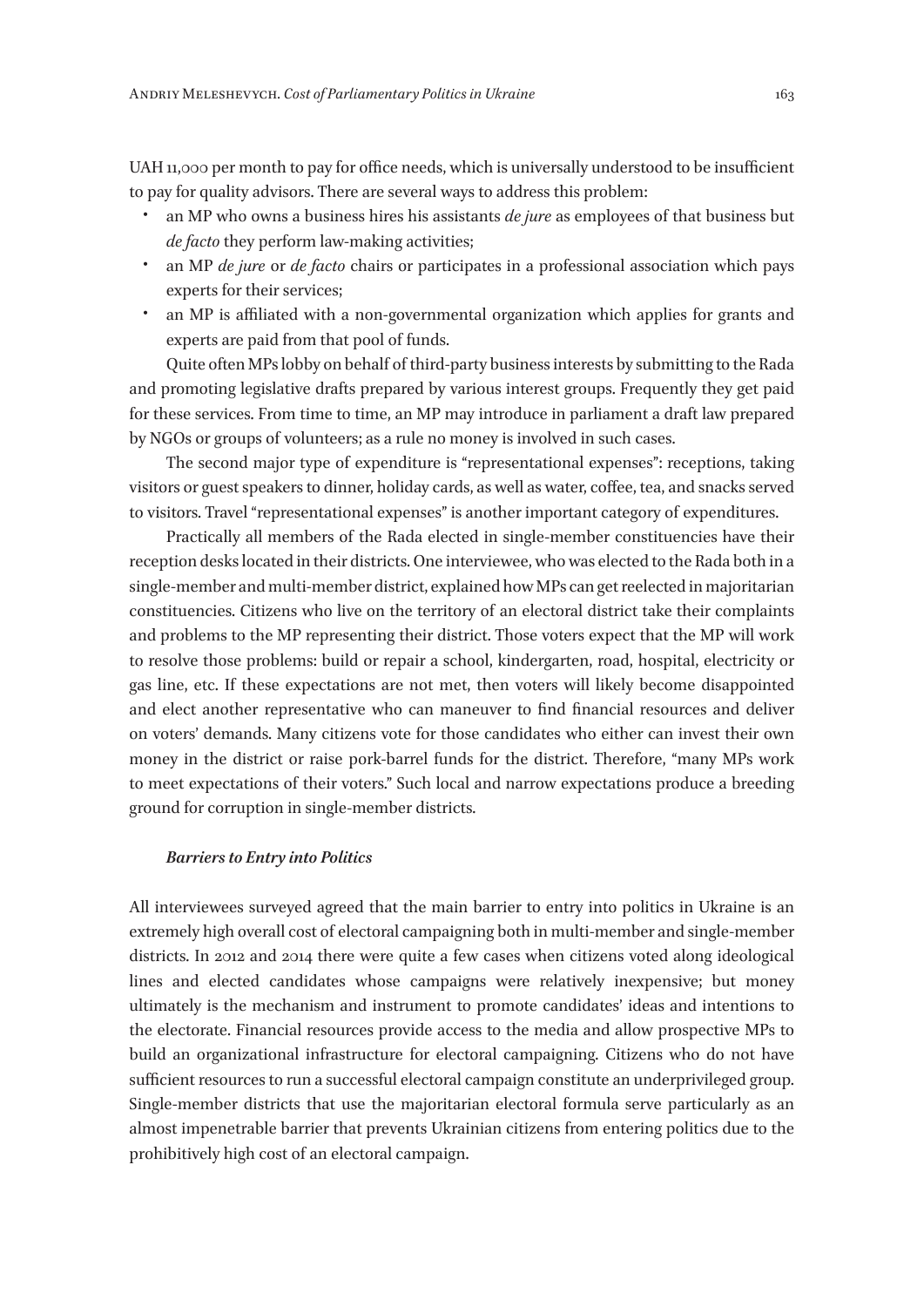Of course, rich people are privileged in every country and poor people are not. In Ukraine, as in many other countries, an ordinary citizen who has political ambitions and wants to become an MP has virtually no chance to do so in an ordinary voting year. Ukrainian citizens without personal wealth or unique and extraordinary access to wealthy sponsors have practically no opportunities to seek and win office. The few people who did gain office with little money were able to do so because the revolution upended previously-dominant rules of electoral campaigns. Whether these desirable positive exceptions become new rules of the game across the country or the old corrupted rules endure remains to be seen.

According to several interviewees, among other groups that have problems entering politics due to the cost of electoral campaigning are disabled people and citizens who are internally displaced because of the war in the Donetsk and Luhansk oblasts.

None of the surveyed interviewees (including both female and male MPs) named gender as a factor that impedes aspiring politicians to enter the political arena. Both men and women play an important role in Ukrainian politics. However, official electoral statistics paint a somewhat different picture. In the latest elections to the national parliament that took place in 2014, female candidates gained 47 seats, representing 11.1 per cent of all elected MPs.28 Although this is still a modest number in comparison to Western democracies, the 2014 contest produced the highest proportion of women ever since the country gained its independence. For example, 44 women in 2012 were elected to the Rada, or 9.9 per cent of all elected parliamentarians. There were only 11 female MPs, or 2.3 per cent in the Ukrainian parliament elected in 1990.<sup>29</sup> Despite this positive dynamic towards a more gender-balanced parliament the majoritarian and proportional representation formulas produce drastically different outcomes. Thus, in 2014, 45 female MPs were elected in a multi-member district, and only 2 won single-member districts (both in Lviv oblast representing Samopomich and the Petro Poroshenko Bloc). This statistics seems to show that, on one hand, perhaps the message on gender equality is beginning to impact the actions of Ukrainian political parties. At the same time, on the other hand, elections in single-member districts represent a major obstacle for women to access the upper echelons of power due to their high cost and some other factors.

Hopefully, a new clause in the legislation on state financing of political parties that awards an additional 10 per cent bonus to the parties that comply with the principle of gender balance will bring more women into Ukrainian politics.

<sup>28</sup> The Rada consists of 450 MPs; 225 of them are elected in one multi-member district by the proportional representation formula, 225 — in single-member districts by plurality formula. In 2014, elections in 27 single-member districts on the territories occupied by the Russian Federation did not take place.

<sup>29</sup> "V novomu parlamenti naibilshe zhinok za vsiu istoriiu [The New Parliament Has the Largest Number of Women Ever]," Komitet vybortsiv Ukrainy, November 12, 2014, accessed April 20, 2016, http://goo.gl/OKZpLP.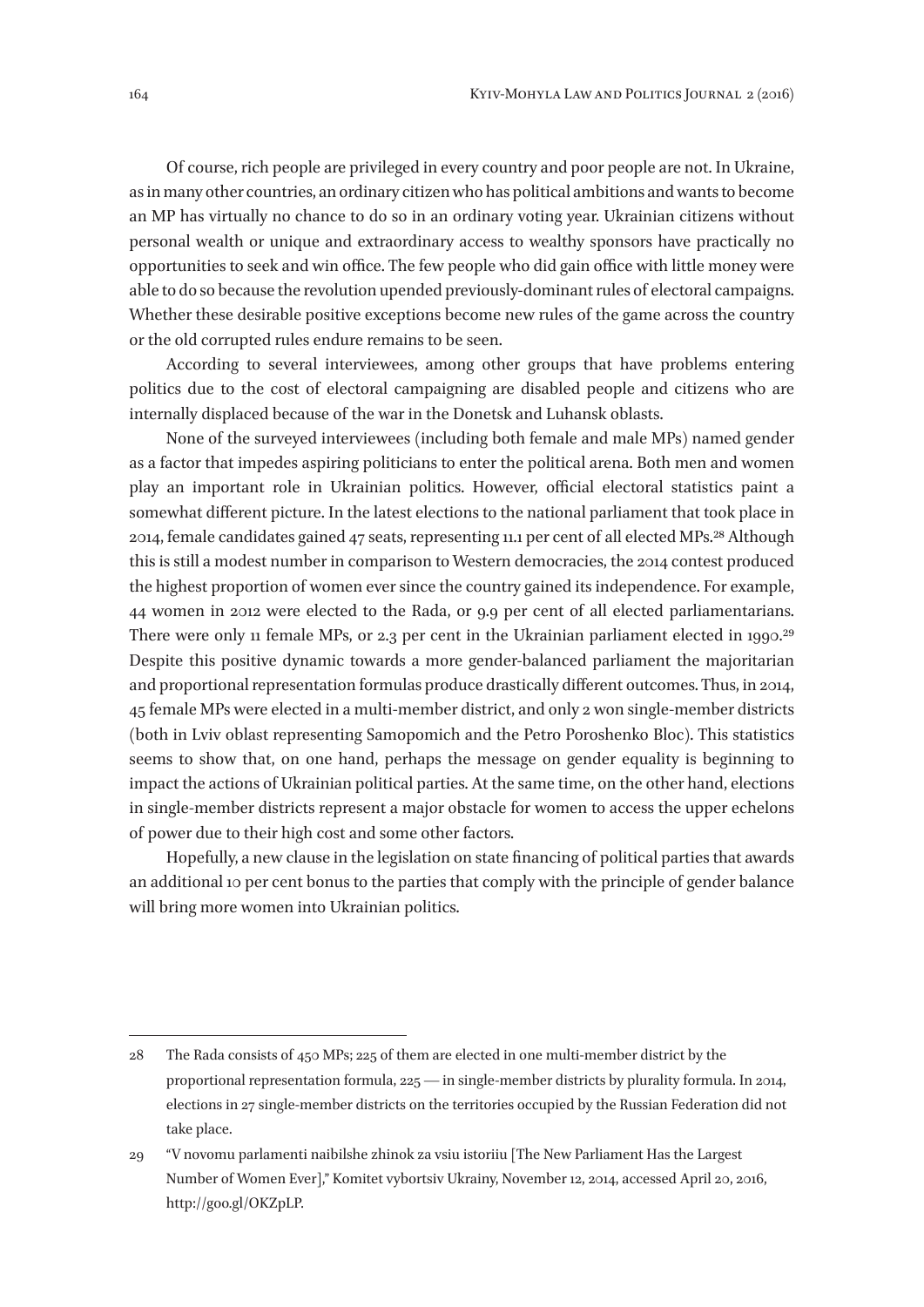## **Outlook**

The downfall of the Yanukovych regime as an outcome of the Euromaidan and the rise to power of pro-European political forces, which proclaimed anticorruption efforts as a key focus of their public policy, created favorable conditions for restraining the role of money in politics and cleansing Ukrainian parliamentary elections of corruption. Ukraine undeniably has a long way to travel, but a number of important and positive steps were undertaken over the past two years. Reforming the process by which political parties are financed might become an instrumental step towards combatting political corruption in the nation.

As noted above, on October 8, 2015, the Rada amended the Law of Ukraine on Political Parties in Ukraine, introducing a mechanism of financing political parties through the national budget. These amendments entered into force on July 1, 2016.

All interviewees consider the introduction of public funding of political parties as a step in the right direction. However, interviewees uniformly recognized that this was a first step which would need to be followed by further anticorruption efforts. All but two interviewees were fairly optimistic that the mechanism of state financing of political parties will make parties more independent from outside influence by creating boundaries resistant to dirty money from private sources. Public financing of parties would change the overall picture of electoral campaign funding towards greater transparency and accountability of political parties and individual candidates.

At the same time, all interviewees admit that the new system of party financing might be abused, lead to inefficiency or possibly collapse. To prevent such a negative scenario from becoming a reality, the new legislation on party financing should be backed by (1) the allocation of money for parties in the national budget; (2) strict control over its implementation; and (3) adequate and timely punishment for its violations.

These three elements meant to contribute to the success of party financing reform are either already in place or will be realized in the coming months. For example, as relates to the first point above on allocation of money, the 2016 state budget allocated UAH 391 million (US\$ 15,680,000) to finance "statutory activities of political parties." 30

The National Agency for the Prevention of Corruption (NAPC) was created by a Directive of the Cabinet of Ministers of Ukraine on March 18, 2015. According to the law, NAPC controls the enforcement of the Law on Political Parties including provisions of public funding of parties. Thus, NAPC will audit all reports submitted by political parties about their income and expenses including expenses incurred during electoral campaigns. As of June 2016, with four members elected, NAPC was able to embark on its duties. Selection of the fifth member of the Agency is currently underway. On March 28, 2016, the agency held its first official meeting.

<sup>30</sup> The Law of Ukraine on the State Budget of Ukraine for 2016, Addendum 3, Code 6631020, adopted on December 25, 2015, *Vidomosti Verkhovnoi Rady* 5 (2016): 54, accessed May 16, 2016, http://zakon3.rada. gov.ua/laws/show/928–19.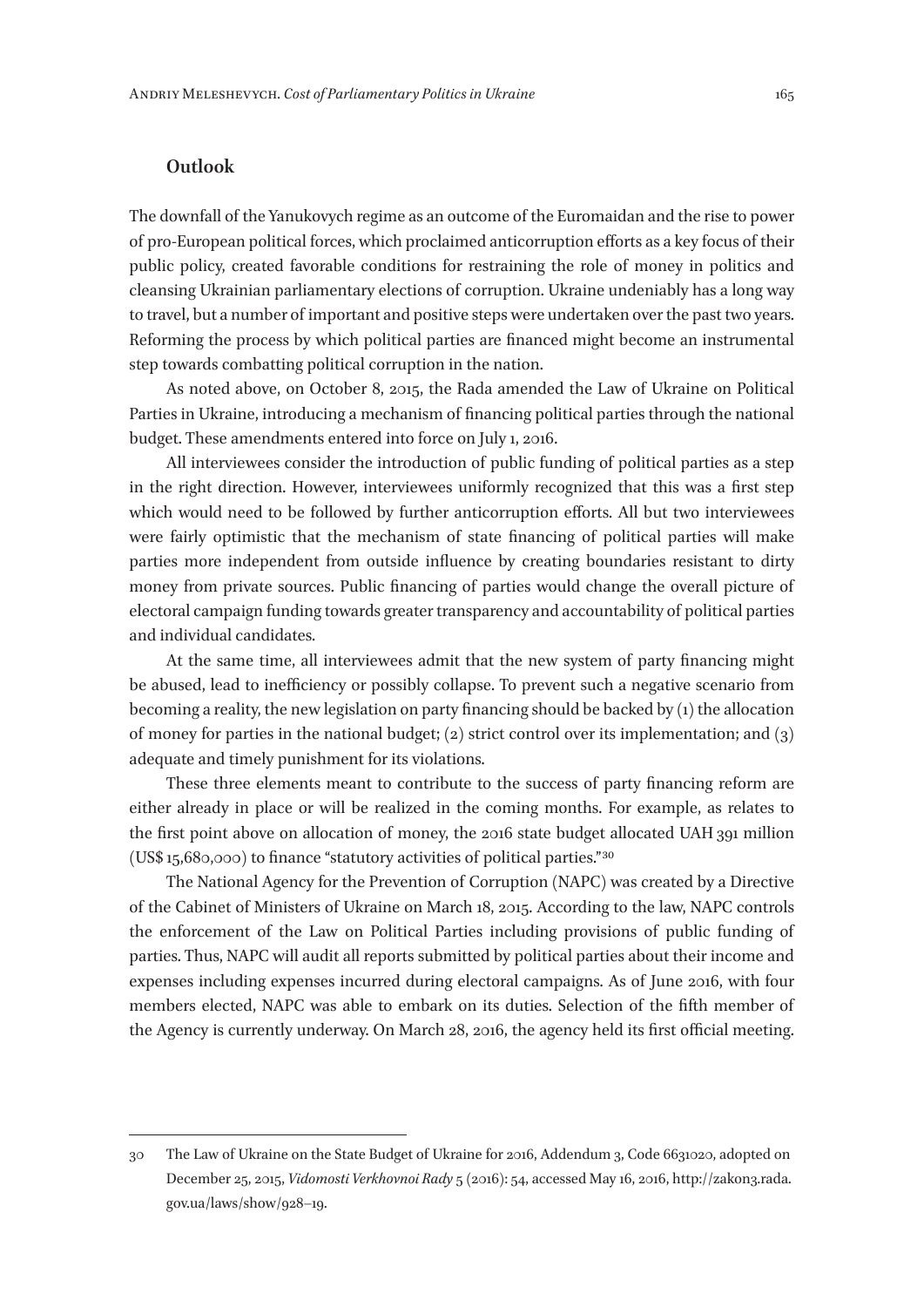Natalia Korchak was unanimously elected as the Head of the Agency and NAPC approved a set of immediate organizational measures to launch the operation of the Agency.31

The Law of Ukraine on Amending Some Legislative Acts on Preventing and Combating Political Corruption passed by the Rada on October 8, 2015, established a system of multilevel punishment for violations of legislation on party financing. This law added Article 159–1, "Violation of the Financing of Political Parties, Electoral Campaigning, Campaigning During Ukrainian or Local Referendum," to the Criminal Code of Ukraine. In addition, several relevant new articles were added to the Code of Ukraine on Administrative Violations.32

The reforms that introduced public financing of political parties set up an important anticorruption mechanism in Ukraine, but they are not comprehensive and should not be overestimated. For example, they do not exclude cases of shady financing of political parties in cash from unaccounted private or business sources. Such funds can be easily used for hidden and sometimes illegal expenses, including those discussed in the "Electoral Campaign Expenditures" section of this paper.

There are quite a few other important steps that would contribute to restraining the role of money in Ukrainian politics:

- the watch-dog role of the media and investigative journalism;
- additional electoral reform, including getting rid of the majoritarian elections in singlemember districts as the most corrupt form of elections;
- greater transparency of political party activities and financing;
- comprehensive and sweeping anticorruption reforms nationwide;
- and perhaps most difficult, the creation and institutionalization of a culture of intolerance for corruption in the minds of Ukrainian citizens.

## **Conclusion**

The first elections to the Rada in independent Ukraine that took place in 1994 were both the least expensive and corrupt in comparison to all other parliamentary electoral cycles held in the country. Beginning in the second half of the 1990s, "big money" entered Ukrainian politics, corrupting both electoral campaigns and the national legislature. With every electoral cycle, electoral campaigning has become more fraudulent and more expensive, reaching a peak in 2012.

Ukraine adopted some legislative norms that were intended to regulate the conduct and financing of electoral campaigns and prevent electoral corruption, but no major stakeholders that took part in the electoral process, including political parties, candidates, the media, or members of electoral commissions bothered to comply with these laws. Compliance with

<sup>31</sup> See: National Reforms Council, "Implementing Reforms. Competitive Selection for the Position of the Fifth Mmember of the Agency is Currently Underway," accessed May 16, 2016, http://www.reforms. in.ua/en/reform/indicator/10954.

<sup>32</sup> See: The Law of Ukraine on Amending Some Legislative Acts on Preventing and Combating Political Corruption, adopted on October 8, 2015, *Vidomosti Verkhovnoi Rady* 40–50 (2015): 449, accessed May 16, 2016, http://zakon3.rada.gov.ua/laws/show/731–19/page.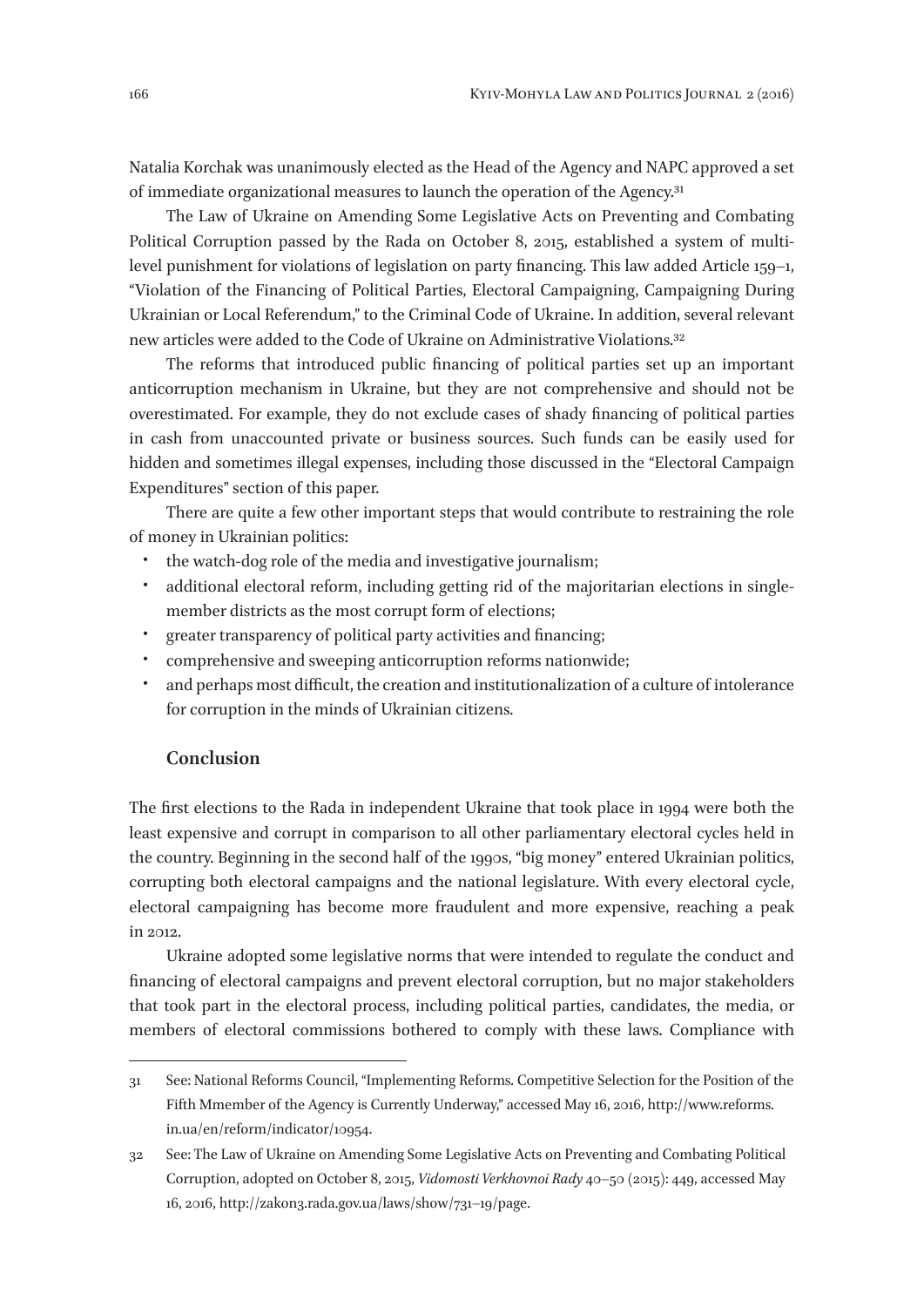electoral campaign financing rules and punishment of those who violated them was virtually non-existent.

Running an electoral campaign in Ukraine is a very expensive business. With some relatively small exceptions only those candidates and political parties who can afford to spend sizable amounts of cash win representation in the national parliament.

Political parties as well as individual contestants incur both formal legal and hidden shady costs. Some experts on the subject argue that up to 90 per cent of electoral campaign expenditures constitute illegal spending. Among hidden electoral costs are the expenditures for: indirect political advertising, negative PR against competitors, rental of premises for electoral campaign needs, payments to members of electoral commissions, electoral observers, propagandists, participants of electoral events, performers at electoral rallies, among other related expenses.

Funding necessary to run a successful electoral race often comes from opaque sources which are hidden from public view, unrecorded and unaccountable in the public domain. Virtually every major political party is backed by a prominent Ukrainian oligarch who requires loyalty and assistance from "his" members of parliament. Many Ukrainian parties have neither ideological nor social backing and are "merely used for political 'cover' of the economic interests of financial-industrial groups," as noted by a Ukrainian MP.

Before the Euromaidan, a typical Ukrainian MP would receive financial resources from a variety of questionable sources in return for introducing the "right" bill, casting the "right" vote, protecting "right" business interests, and lobbying for the "right" piece of legislation among other parliamentarians. The size of such payments to an MP could be very substantial. Members of the Rada did not have to account for their expenses while in office.

The overall situation has changed significantly after the downfall of the Yanukovych regime. The latest cycle of elections to the Rada in 2014 was notably more honest and significantly less costly than most other parliamentary electoral contests in independent Ukraine. The main reason of this progress was the Euromaidan, which advanced European values, anti-corruption, transparency, and democracy. The Ukrainian polity led by a robust civil society publicly declared its intolerance to corruption and electoral fraud.

Heightened attention that civil society organizations paid to the fair and honest conduct of the 2014 snap parliamentary elections contributed to the decreasing cost of an electoral campaign. Electoral observers nominated by NGOs and competing political parties were instrumental in curtailing occurrences of electoral fraud and violations. Another more pragmatic reason for the decreasing cost of electoral campaigning in 2014 was a severe decline in the Ukrainian economy and the national currency, constraining resources available to electoral contestants.

Under strong pressure from civil society organizations, the Rada between 2015 and mid-2016 passed a number of bills that together created a comprehensive mechanism that might be an effective drive of anti-corruption efforts in Ukraine. The elements of such an anticorruption mechanism are the National Anti-corruption Bureau, the National Agency for the Prevention of Corruption, the Specialized Anti-corruption Prosecutor's Office, a system of public financing of political parties and election campaigns control, reform of the judiciary, lustration, and the National Agency for Identification, Tracing and Management of Assets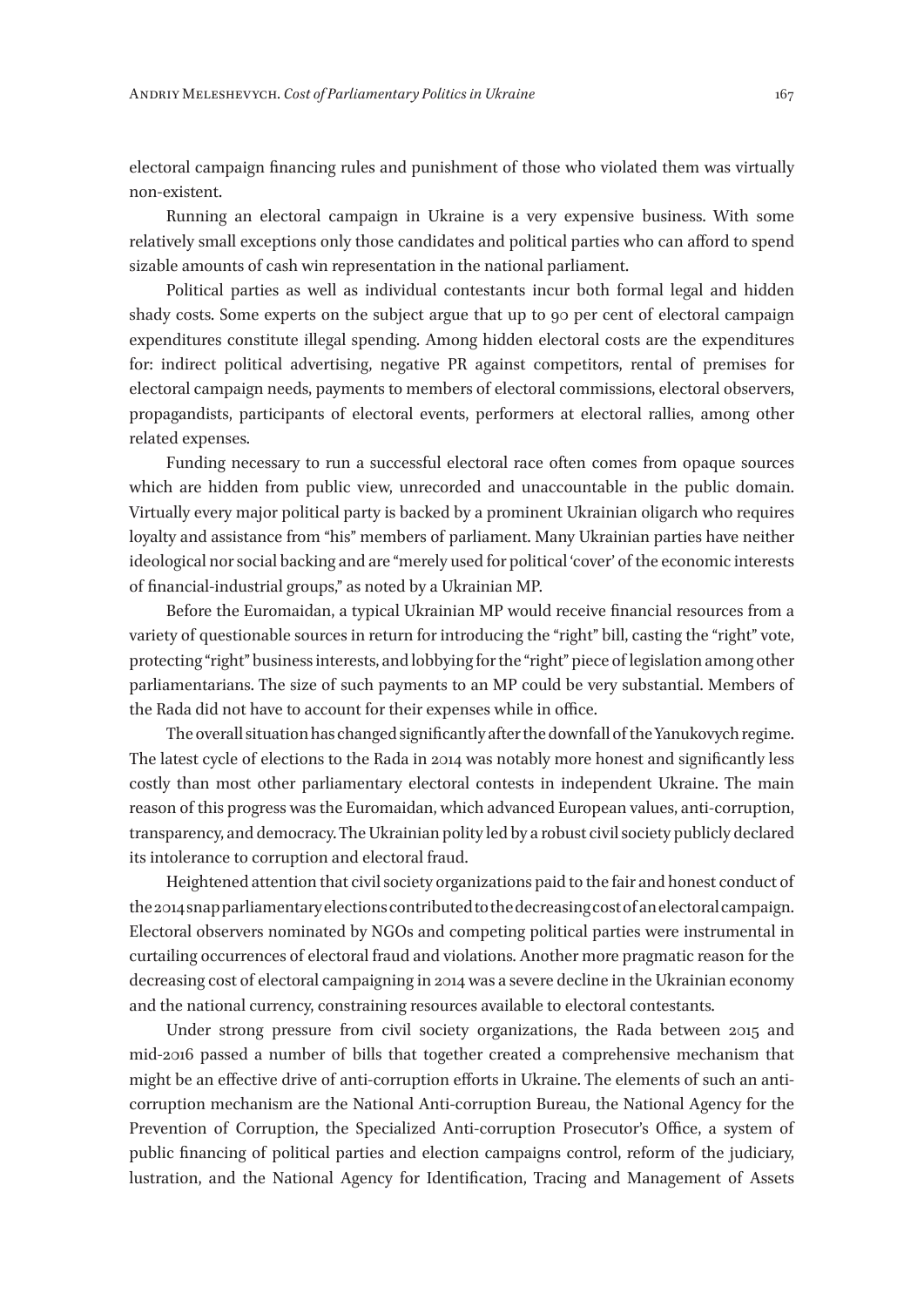Derived from Corruption. As of June 2016, some of these institutions are already operational and some reforms are implemented; others are in the process of formation and/or implementation.

At present, the main challenge is to make all these reforms and institutions functional and effective. As related to the eradication of electoral corruption, influence of dirty money in parliamentary politics and the fusion of politics and business, the additional reforms should be implemented: (1) adoption of a legislative framework that establishes a system of public financing of political parties and electoral campaigns; (2) control over the proper implementation of this system and transparency of electoral financial reports submitted by parties and individual candidates; and (3) inevitable punishment for violation of these rules.

In the past the Ukrainian legislature has passed a modest number of relatively wellthought-out laws that were supposed to prevent the spread of political corruption in the country. Unfortunately, many of them were never implemented. The strict compliance and the enforcement of the campaign financing and spending mechanism are important tasks and challenges that all stakeholders of anti-corruption efforts (governmental institutions, civil society, international organizations) face.

It is a well-known fact that the majoritarian model in single-member districts is the most corrupt form of elections in Ukraine. Many experts argue in favor of the proportional representation model for elections to the Rada. Getting rid of the majoritarian vote would bring to an end many fraudulent schemes used in such districts and decrease the overall cost of electoral campaigns.

A strategic innovation that would control incomes and expenses of public officials including members of the national legislature is the electronic asset declaration system which will be launched soon. Public servants will be required to fill in and submit an income declaration in an electronic form. The NAPC will check the declarations and if a public official has submitted false information he or she may bear either administrative or even criminal responsibility.

If all these reforms are properly implemented Ukraine might achieve an important breakthrough in making electoral campaigns and parliamentary politics more transparent, honest, and cost effective. Society overall and the state of democracy in the country will benefit from these reforms.

#### **Bibliography**

- Andrushko, Serhii. "Donory partii. Poimenno [Donors of Parties. Name-by-name]." *Ukrainska pravda*, January 31, 2015. Accessed June 15, 2016. http://blogs.pravda.com.ua/authors/ andrushko/54cc7f451ee8c/.
- Diamond, Larry, and Juan J. Linz. "Introduction: Politics, Society, and Democracy in Latin America." In *Democracy in Developing Countries: Latin America*, edited by Larry Diamond, Juan J. Linz and Seimour Martin Lipset, 1–58. Boulder: Lynne Reinner, 1989.
- Falguera, Elin, Samuel Jones, and Magnus Ohman, eds. *Funding of Political Parties and Electoral Campaigns: A Handbook on Political Finance.* Stockholm: International IDEA, 2014.
- Huntington, Samuel P. "Democracy's Third Wave." In *The Global Resurgence of Democracy*, edited by Larry Diamond and Marc F. Plattner, 3–25. Baltimore: Johns Hopkins University Press, 1996.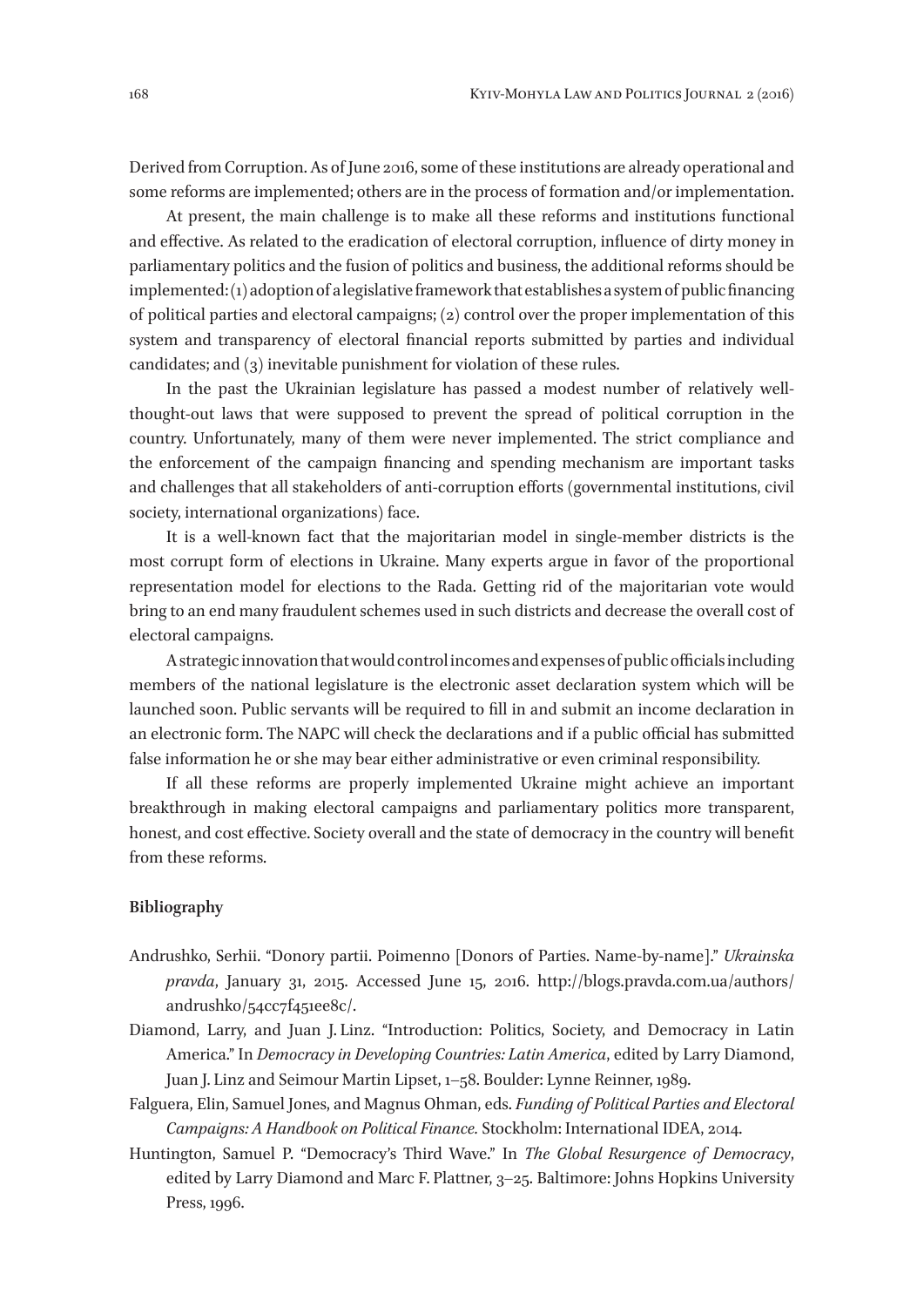- "Indirect Bribery in Chernihiv? OPORA Detected That UKROP Disseminates Food Sets." *Opora*, July 14, 2015. Accessed August 23, 2016. https://www.oporaua.org/en/news/38899–2943– 1446982893-neprjamyj-pidkup-u-chernigovi-opora-zafiksuvala-masovu-rozdachuproduktovyh-paketiv-vid-lukropur.
- Kliuchkovskyi, Yurii. "Political Parties' Funding: Problems of Legal Regulations. Positions of Politicians and Experts." *Chasopys Parlament* 3–4 (2003). Accessed September 2, 2016. http://www.parlament.org.ua/index.php?action=magazine&id=9&ar\_id=128&iar\_ id=109&as=2.
- Korol, Dmytro, Vynnychuk, Yurii, and Diana Kosenko. "Informatsiia — zbroia: komu nalezhat ukrainski ZMI [Information — Weapon: Who Owns Ukrainian Media]." *Insider*, December 7, 2015. Accessed August 12, 2016. http://www.theinsider.ua/infographics/2014/2015\_smi/ vlasnyky.html.
- Lozhkin, Borys, and Volodymyr Fedorin. *Chetverta respublika. Chomu Yevropi potribna Ukraina, a Ukraini — Yevropa* [*The Forth Republic. Why Europe Needs Ukraine and Ukraine, Europe*]. Kharkiv: Folio, 2016.
- Maievska, Iryna, Zamnius, Vitalii, and Denys Kovryzhenko. "Financing of Electoral Campaigns in Ukraine: Problems of Regulatory Framework." *Chasopys Parlament* 3–4 (2003). Accessed September 15, 2016. http://parlament.org.ua/index.php?action=magazine&id=9&ar\_ id=128&iar\_id=113&as=2.
- Mair, Peter, and Richard S. Katz. "Party Organization, Party Democracy, and the Emergence of the Cartel Party." In *Party System Change: Approaches and Interpretations*, edited by Peter Mair, 93–119. Oxford: Oxford University Press, 1997.
- Marchuk, Anton. "The Law on Financing of Political Parties: Changing the Rules of Political Game." *VoxUkraine*, December 8, 2015. Accessed June 2, 2016. http://voxukraine. org/2015/12/08/changing-the-rules-of-political-game-en/.
- Meleshevich, Andrey. *Party Systems in Post-Soviet Countries: A Comparative Study of Political Institutionalization in the Baltic States, Russia, and Ukraine.* New York: Palgrave MacMillan, 2007.
- "NDI Research Dispels Myths about Women's Political Participation in Ukraine." National Democratic Institute, March 1, 2016. Accessed June 13, 2016. https://www.ndi.org/ndi-ukraine-gender-research-story and http://www.slideshare.net/
	- 50vidsotkiv/2016–59068508.
- "Oleksandr Turchynov: Raidership is One of the Biggest Problems of Our State, the Most Dangerous for Economics," Government Portal, September 17, 2008. Accessed August 23, 2016. http://www.kmu.gov.ua/control/en/publish/article?art\_id=159003266&cat\_ id=244315154.
- "Partiina systema Ukrainy: Osoblyvosti stanovlennia, problemy funktsionuvannia, tendentsii evoliutsii [Party System of Ukraine: Peculiarities of Emergence, Problems of Functioning, Tendencies of Evolution]." Report of the Razumkov Center of Economic and Political Studies, *National Security and Defense* 5.116 (2010): 2–33. Accessed May 1, 2016. http://www. uceps.org/ukr/files/category\_journal/NSD116\_ukr.pdf.